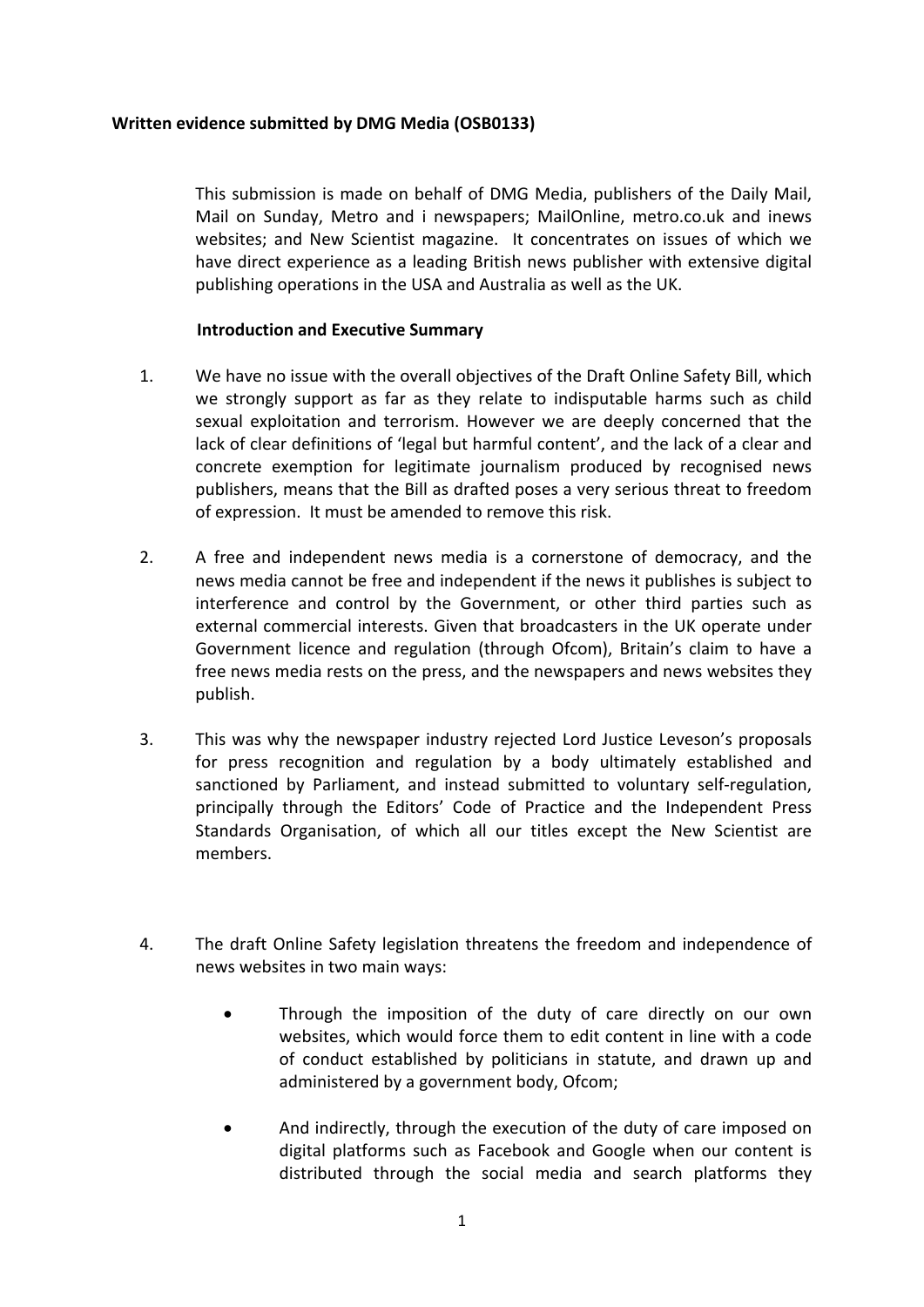control. In this case we would be forced to edit content in line with codes of conduct drawn up and administered by commercial monopolies, on which our websites are also dependent for much of their revenue

- 5. Between the publication of the Online Harms White Paper and the Online Safety Bill we had extensive discussions with the Department of Digital, Media, Culture and Sport, during which we argued that content produced by legitimate news publishers should be completely exempted from the proposed legislation. We argued that news publishers were not responsible for any of the harms the legislation was intended to address. On the contrary, if the government was concerned about harmful content and misinformation, it should be encouraging publishers of responsible, independently regulated news.
- 6. As far as direct traffic is concerned, we were assured that that our own websites would be out of scope of the legislation, and therefore untouched by it. We believe the draft legislation is intended to achieve this aim, but the way it has been drafted is unclear and appears to impose restrictions. We examine this further in Part A below, and make recommendations on how the legislation needs to be amended to address these issues, which are further set out in Appendix 1.
- 7. Indirect traffic referred by social media and search engines was more problematic. We were assured that the duty of care imposed on digital platforms would not oblige them to apply online safety codes of conduct to our content when they distribute it. However nor would the Bill as currently drafted *prevent* the platforms from applying the codes of conduct if they choose to do so.
- 8. Acting as a content moderator is something Facebook, in particular, is already very ready to do. Not only does it make arbitrary decisions to block or restrict content, without reference to the news publisher concerned, it resists any attempt to challenge or overturn those decisions. Defects in its rules can be challenged through its Oversight Board, but this takes months. We examine this problem in more detail in Part B below.
- 9. Under the Draft Bill, instead of a complete exemption, if our content is blocked or restricted by a social media platform we would have to rely on 'Journalistic Protections'. This would be a system of appeal, set up and administered by the very commercial monopolies (online platforms) and state regulator (Ofcom), which make online safety legislation incompatible with a free and independent news media in the first place.
- 10. This would mean that when the public buy our newspapers in print form, or visit our websites directly, they would enjoy a genuinely free press, unrestricted by any restrictions or censorship imposed by the state or external commercial interests. When they try to access the same journalistic content via social media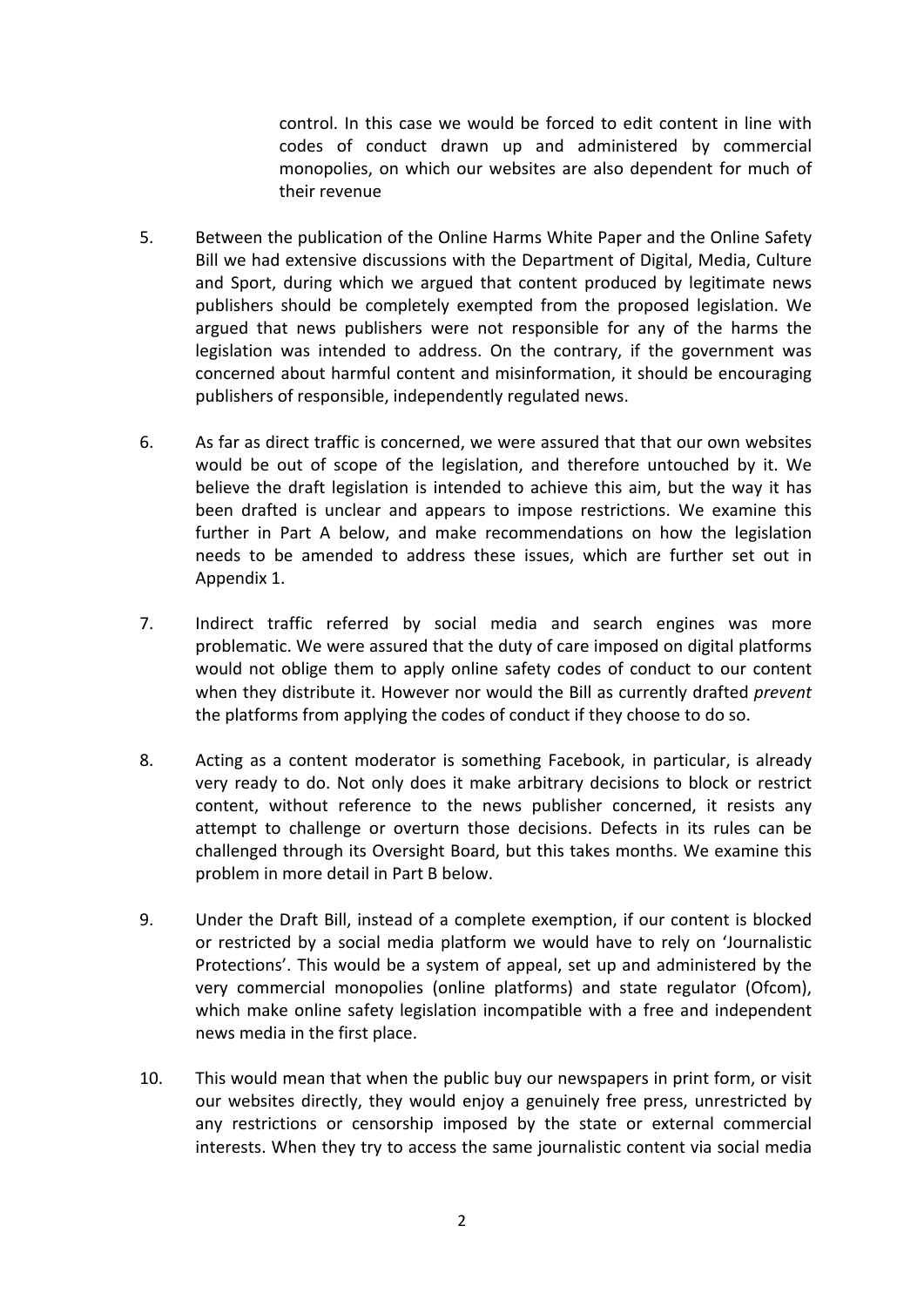or search, they may find it blocked by commercial interests operating under rules ultimately set by the state.

- 11. We believe it is therefore incompatible with freedom of expression and democracy to apply the online safety duty of care to legitimate news publishers. Not only must news publishers have a full and complete exemption from the duty of care - as promised by the DCMS in public comments but still lacking from the actual text of the draft Bill – but the duty of care on the platforms must also include a prohibition, backed by penalties, on interfering with news publisher content.
- 12. We examine this, and evidence of how online platforms are already turning themselves into quasi-regulators, in Parts A, B and C, while Part D looks the issue of payment for content. We have put forward some suggested amendments to the Bill to address these concerns, as further detailed in the Appendices. .
	- Appendix 1: an amendment expressly to exclude news publisher websites from the scope of the Bill;
	- Appendix 2: A proposal for a new industry kite marking scheme to assist platform recognition of news publishers;
	- Appendix 3: an amendment to support payment for news content exploited by digital platforms.

## **A. The exemption for news publishers' own websites, when visited directly by the public**

13. As far as news publishers' own websites are concerned, the Government's response to the Online Harms White Paper $1$  was very clear on how journalistic freedom would be protected:

> *1.10 Freedom of expression is at the heart of the regulatory framework and there will be strong safeguards to ensure that media freedom is upheld. Content and articles produced and published by news services on their own sites do not constitute user-generated content and so are out of scope. The government recognises the importance of below-the-line comments for*

<sup>1</sup> [https://www.gov.uk/government/consultations/online-harms-white-paper/outcome/online-harms-white](https://www.gov.uk/government/consultations/online-harms-white-paper/outcome/online-harms-white-paper-full-government-response)[paper-full-government-response](https://www.gov.uk/government/consultations/online-harms-white-paper/outcome/online-harms-white-paper-full-government-response)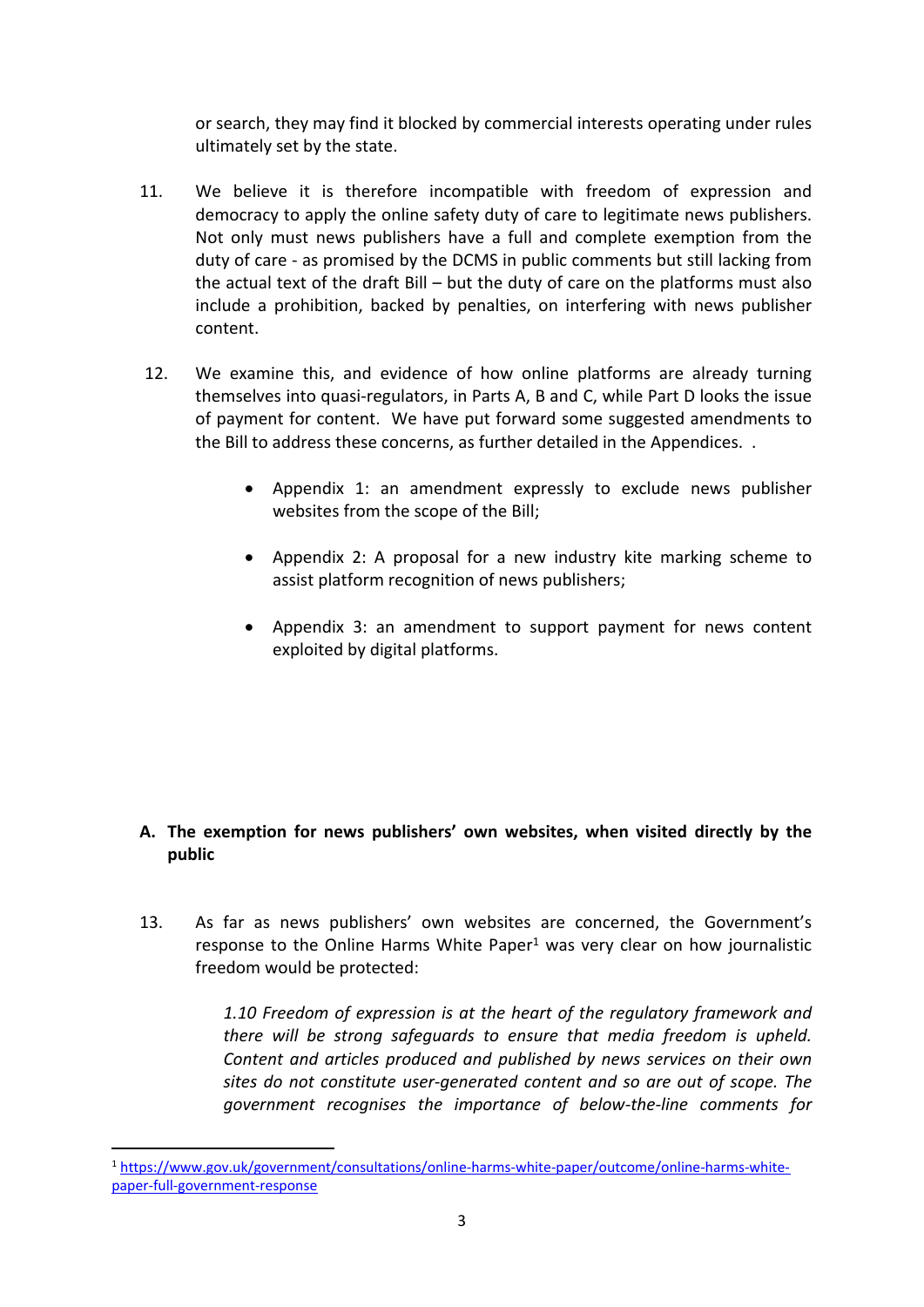*enabling reader engagement with the news. User comments below articles on news publishers' sites will be explicitly exempted from scope. This will be achieved via the low-risk functionality exemption (see above).*

- 14. We at DMG Media took this to mean that the news content on our websites would be unaffected by the Bill because it is not user-generated and therefore out of scope. Readers' comments, which are user-generated, would be protected by a specific exemption based on their limited functionality.
- 15. However the fact that news websites include readers' comments has led some to believe that paragraph 3 (7) of the draft Bill, which states:

*A user-to-user service or a search service is exempt if it is a service of a description that is exempt as provided for by Schedule 1*.

means that the overall exemption for news publishers' websites rests on the continued limited functionality of readers' comments, as defined in Schedule 1, Clause 5 of the Bill, as follows:

*A user-to-user service is exempt if the functionalities of the service are limited, such that users are able to communicate by means of the service only in the following ways—*

> *(a) posting comments or reviews relating to content produced and published by the provider of the service (or by a person acting on behalf of the provider of the service);*

*(b) sharing such comments or reviews on a different internet service; (c) expressing a view on such comments or reviews, or on content mentioned in sub-paragraph (a), by means of—*

> *(i) applying a "like" or "dislike" button or other button of that nature,*

*(ii) applying an emoji or symbol of any kind,*

*(iii) engaging in yes/no voting, or*

*(iv) rating or scoring the content (or the comments or reviews) in any way (including giving star or numerical ratings)*

- 16. If this interpretation is the case, it seems very unsatisfactory, for a number of reasons:
	- If news publishers' websites are to be exempt from the Bill that exemption should rest on their main function, which is the provision of news - not on the subsidiary function of providing a facility for readers to comment on the news.
	- The limited functionality described in Clause 5 is based on the readers' comments services that are currently widely available. However, like everything else in the digital world, readers' comment services are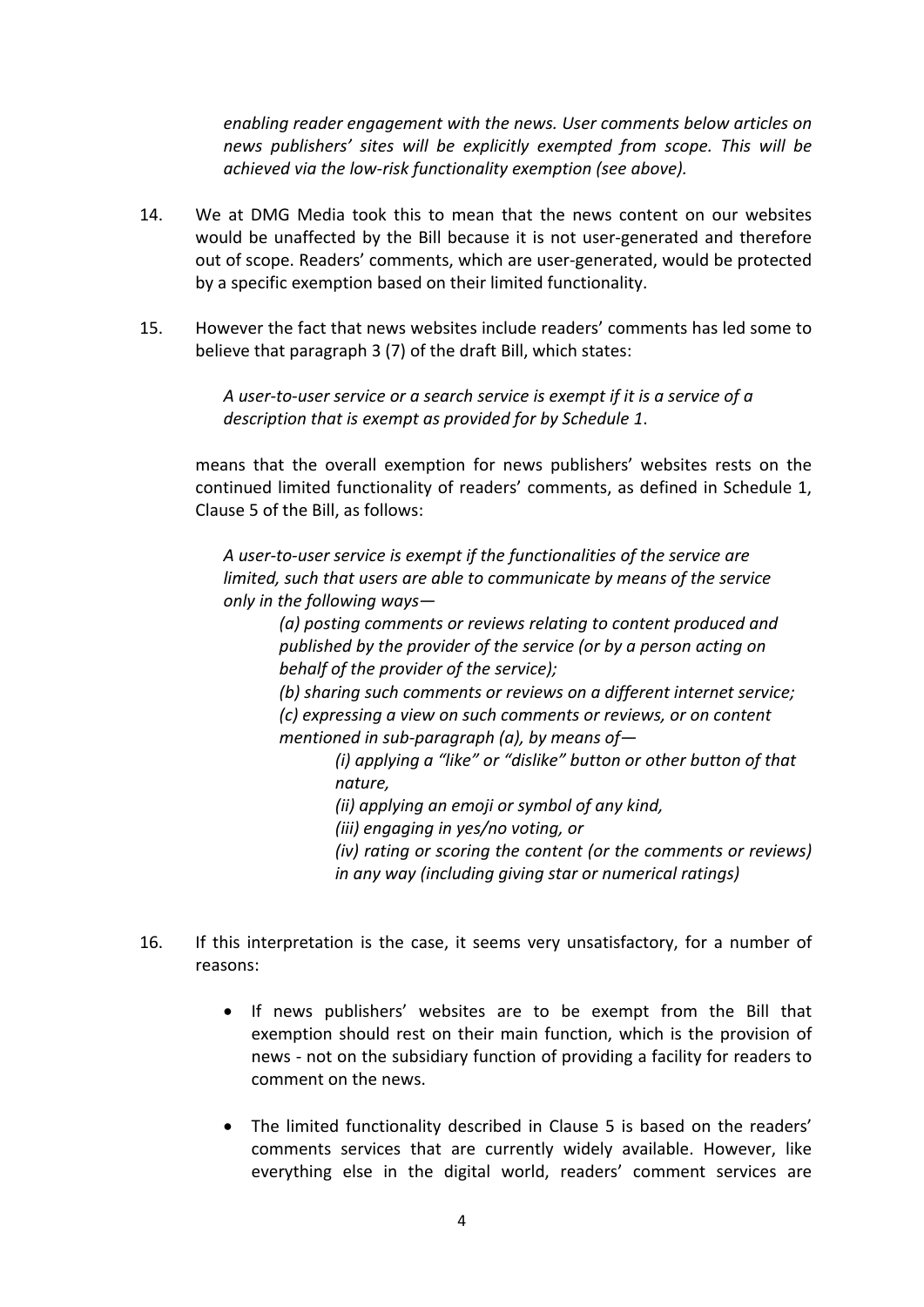subject to continuing innovation and development. Some news websites already offer more sophisticated functionality, such as games and workshops. DMG Media runs polls and quizzes and is looking at improving its service further. If the exemption for the entire news website rests on maintaining very limited functionality on readers' comments then innovation and improvement will be impossible. The tail will be wagging the dog.

- The limited functionality exemption is also unsatisfactory as the basis for the news publisher exemption because it can be repealed or amended by the Secretary of State without reference to Parliament under Clause 3(9)- (11) of the Bill. If this was the case it would allow any future authoritarian government to remove the news publisher exemption at will, which is clearly incompatible with press freedom.
- 17. We at DMG Media do not agree with this interpretation. Our reading of paragraph 1.10 is that it is describing two exemptions:
	- an overall exemption for news websites which rests on the fact the news content they publish is not user-generated and is therefore out of scope;
	- *and* a specific exemption for readers' comments, required because they are user-generated.
- 18. However, unlike the Government Response to the White Paper, the Draft Bill makes no reference to news websites being out of scope, presumably on the basis of the legal principle that any digital service which is not specifically included in the Bill is therefore excluded.
- 19. Yet if that is the case, it is less than clear from the current draft Bill. This is novel legislation, as yet untried anywhere else in the world. Press freedom is under constant threat, and we have to be eternally vigilant to protect it. If the Government intends news publishers' websites to be out of the scope of the Bill, as it has said it does, then the Bill should be amended to make that expressly clear.
- 20. The Bill contains a very good definition of a news publisher in Clause 40, and that should be the basis of a complete and watertight exemption.
- 21. This exemption should protect not only news publishers' own websites, but also their content when it is distributed by online platforms through social media and search, to which we turn in Part B.
- 22. The only circumstances when platforms should be free to take down or restrict access to news publisher content is when they are required to do so by legal or technical reasons other than compliance with the Online Safety Bill (e.g. the GDPR 'right to be forgotten').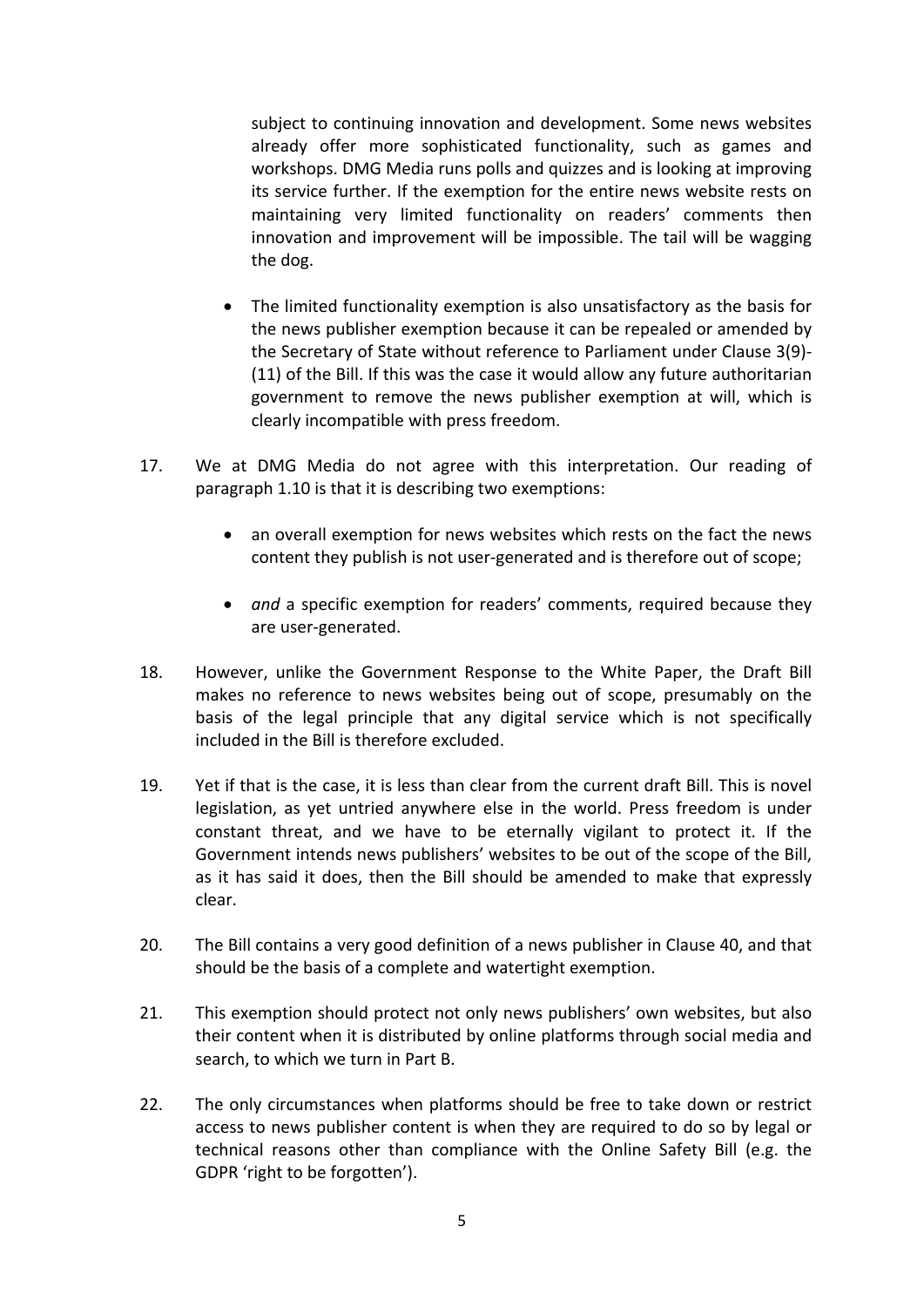- 23. We believe this complete exemption would give the Bill the clarity it currently lacks with regard to news publisher content, and can be achieved with a limited number of amendments:
	- Clause 2 of the Bill to be amended by the inclusion of an additional clause, making clear that Recognised News Publisher websites, as defined in s.40, are outside the scope of the Bill because their prime purpose is the publication of news, which is neither a user-to-user service nor a search engine;
	- Clause 14 to be amended to include a duty for user-to-user services NOT to apply the duties under the Bill to content published by Recognised News Publishers;
	- Clause 14 also to be amended to include a duty not take down or restrict access to news publisher content on the basis that it infringes a content moderation rule. This to apply to any third party acting on a regulated service's behalf, as well as the regulated service itself.
	- Clause 14 to be amended to require user-to-user services, if taking down or restricting access content for reasons other than compliance with the Online Safety Bill (such as legal or technical requirements) to give Recognised News Publishers notice and reasons for their actions;
	- Clause 14 to be amended to require user-to-user services to identify journalistic content by reference to registers of broadcast licence holders and recognised news publishers;
	- Clauses 14 and 70 to be amended to give the power to make complaints to Recognised News Publishers whose content has been taken down or restricted by a user-to-user service;
	- Clause 14 to be amended to include a definition of a 'content moderation rule';
	- Clause 18 to be amended to give the same protections to news publisher content when it is distributed by search services as would be achieved by the above amendments in respect of user-to-user services;
	- And Clause 39 to be amended to clarify that content produced by journalists working for a recognised news publisher is also outside the scope of regulated content.
- 24. Together with the News Media Association which represents national, regional and local news publishers across the UK, of all political viewpoints – and Andrew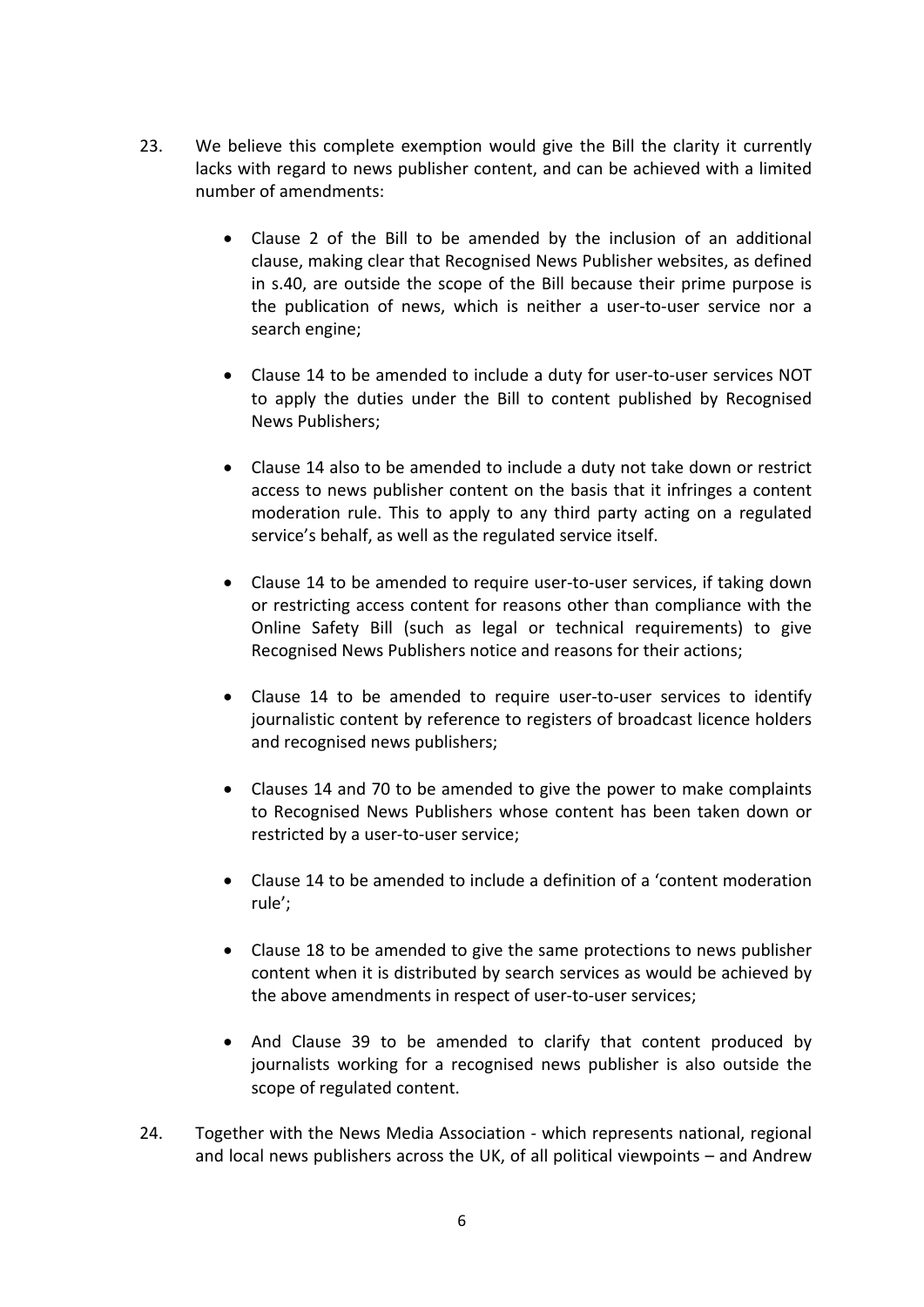Caldecott QC, we have drafted amendments to the Draft Bill which we believe would achieve this purpose. They are attached to this submission as Appendix 1.

25. Clearly, for such an exemption to function efficiently and seamlessly the algorithms used by in-scope platforms would need to be able to identify news publisher content electronically whenever they encounter it. Together with the News Media Association we have developed a detailed proposal for a digital kitemarking scheme which would deliver this. It is attached to this submission as Appendix 2.

## **B. Will 'Journalistic Protections' in the Bill prevent news publisher content being blocked or taken down when distributed on social media?**

- 26. The position of news publishers' own websites under the Bill may be less than clear in the Bill as drafted, but we are ready to believe the Government did not intend they should be within its scope. The position of news publisher content when it is distributed by social media and search is far less satisfactory.
- 27. We and other news publishers have argued from the beginning that the only way to guarantee press freedom and prevent digital news content becoming subject to a parallel system of regulation, sanctioned by the state and administered by commercial monopolies, is a complete and watertight exemption from the Bill.
- 28. For reasons that have never properly been explained, the Government has seemed very reluctant to provide this. The is what the Government Response to the White Paper said:

*1.11 Journalistic content is shared across the internet, on social media, forums and other websites. Journalists use social media services to report directly to their audiences. This content is subject to in-scope services' existing content moderation processes. This can result in journalistic content being removed for vague reasons, with limited opportunities for appeal. Media stakeholders have raised concerns that regulation may result in increased takedowns of journalistic content.*

*1.12 In order to protect media freedom, legislation will include robust protections for journalistic content shared on in-scope services. The government will continue to engage with a wide range of stakeholders to develop proposals that protect the invaluable role of a free media and ensure that the UK is the safest place in the world to be online.*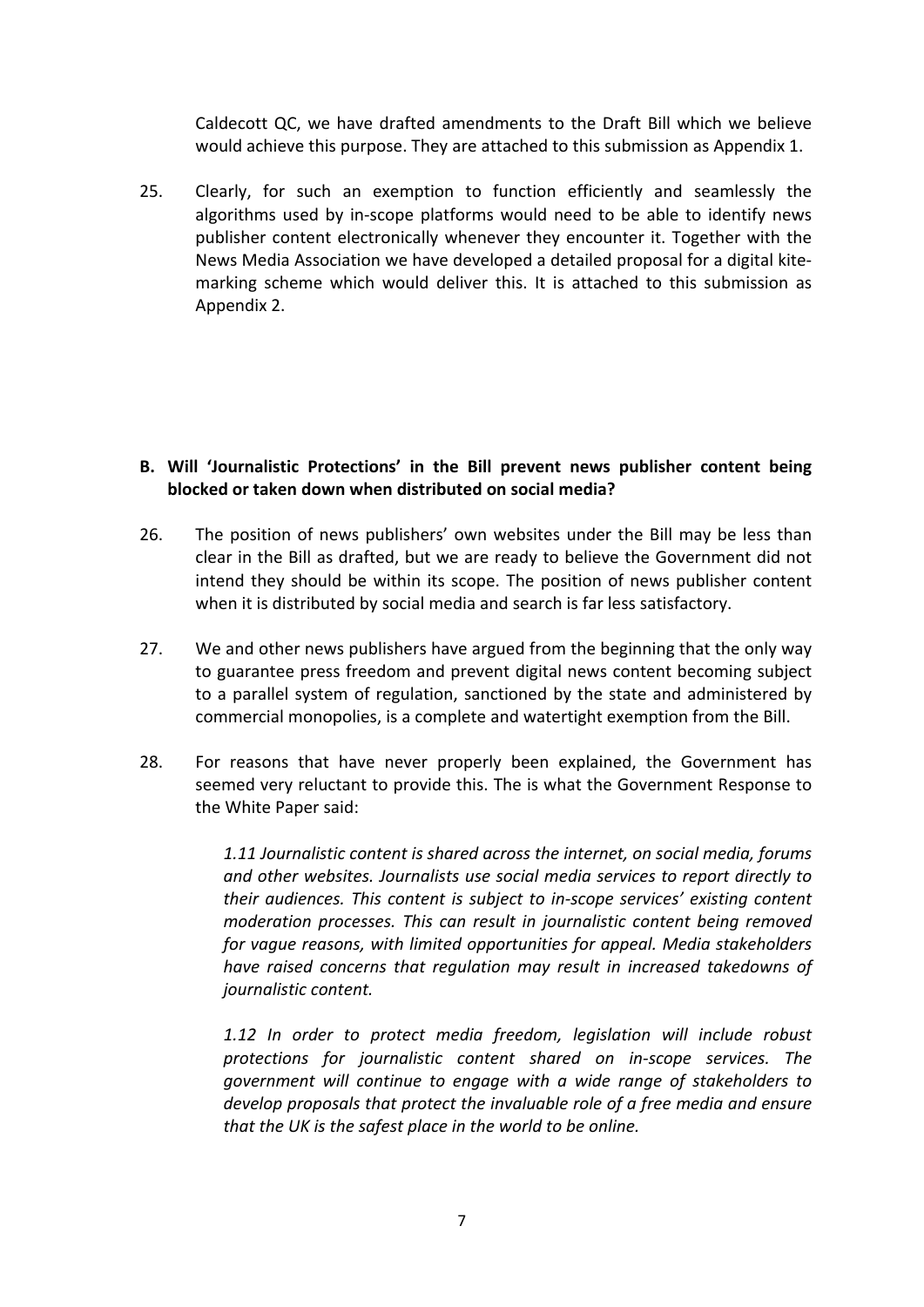- 29. The 'robust protection for journalistic content' in the Bill begins with a partial exemption. It is clear from Clause 39 (2) of the Bill that news publisher content is not classed as 'regulated content' and is therefore not subject to the duty of care under which the platforms can be fined up to 10pc of global revenue if they fail to provide and enforce codes of conduct. This is supported by a strong definition of a 'recognised news publisher' in Clause 40.
- 30. However, while the draft Bill imposes no obligation on social media companies to 'moderate' (i.e. block or take down) content from recognised news publishers, neither does it place them under any obligation NOT to do so. Instead it relies on a duty to 'protect journalistic content', which is set out in Clause 14:

*A duty to operate a service using systems and processes designed to ensure that the importance of the free expression of journalistic content is taken into account when making decisions about… how to treat such content (especially decisions about whether to take it down or restrict users' access to it)*

- 31. This is very weak indeed all a social media company will have to do to justify blocking or taking down news publishers' content (which, far from being exempt, is specifically included in Clause 14 (8)) is to show that it gave consideration to freedom of expression, but decided it was secondary to other issues. We very much doubt that would be anything more than an exercise in box-ticking.
- 32. The fact that the authors of the Bill themselves expect that social media companies WILL block or take down legitimate content is demonstrated by the inclusion of an appeals process (Clause 14 (3)):

*A duty, in relation to a decision by a provider to take down content or to restrict access to it, to make a dedicated and expedited complaints procedure available to a person who considers the content to be journalistic content and who is—*

*(a) the user who generated, uploaded or shared the content on the service,*

*or*

*(b) the creator of the content (see subsection (11)).*

33. This appeals process is also very weak. News is a perishable commodity. If Facebook blocks a story it does not like, for whatever reason, there will be no value at all in having it restored after an appeals process which may take weeks or even months – particularly if stories from rival publishers on the same topic are not blocked. It will also impose an extra burden on publishers, which will have to employ staff to monitor whether content is being blocked and to take cases through a lengthy appeals process. Doubtless high profile cases will demand the use of lawyers, which will multiply the cost.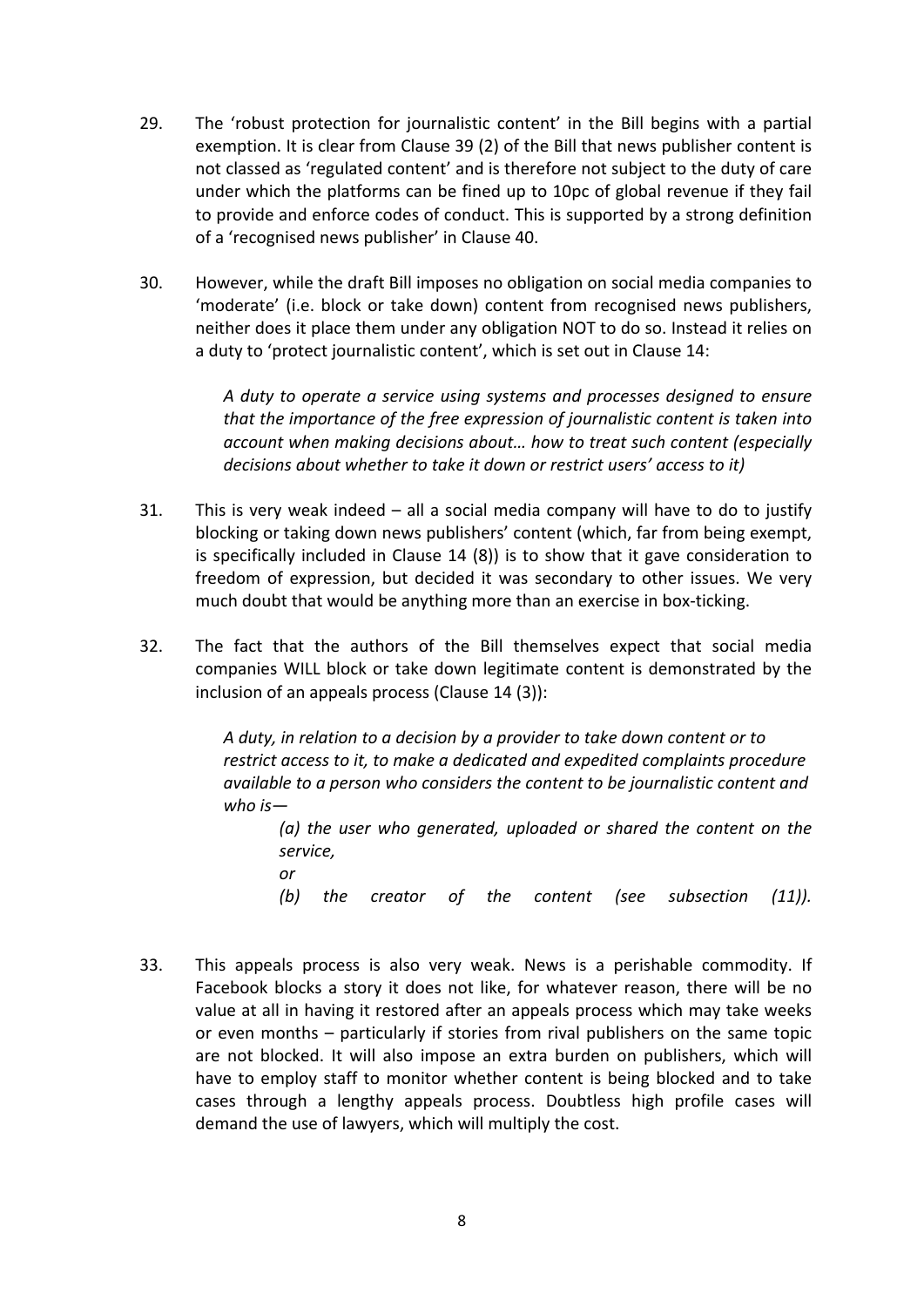- 34. A further problem with the 'journalistic protections' is that the scope of the Bill is extraordinarily wide. No one would dispute that its primary targets, child sexual exploitation and terrorism, are evils which should be expurgated from the internet. However the Bill does not stop at these obvious and incontestable aims. It also requires social media companies, under threat of draconian penalties, to establish and enforce codes of conduct to prevent the sharing of content which is 'legal but harmful'.
- 35. The definition in the Bill of 'legal but harmful' is vague in the extreme:

*Content is within this subsection if the provider of the service has reasonable grounds to believe that the nature of the content is such that there is a material risk of the content having, or indirectly having, a significant adverse physical or psychological impact on an adult of ordinary sensibilities ("A").*

*For the purposes of subsection (3), in the case of content which may reasonably be assumed to particularly affect people with a certain characteristic (or combination of characteristics), or to particularly affect a certain group of people, the provider is to assume that A possesses that characteristic (or combination of characteristics), or is a member of that group (as the case may be).<sup>2</sup>*

- 36. Doubtless the intention is to protect individuals from trolling. But this is also precisely the argument – that no opinion can be expressed if it might cause psychological harm (i.e. offence) to any person or group of people – which has been used to justify the no-platforming of speakers in universities. Allowing such an approach to be extended to the news publishers would be a very serious development, since tech platforms would then be able to prevent access to content they do not like by arguing that, under the terms of the Bill as drafted, it could upset "an adult of ordinary sensibilities".
- 37. We also believe the very concept of content that is legal but harmful is deeply flawed. If content is genuinely harmful it should be illegal – indeed, as the House of Lords Communications Committee report on Freedom of Expression<sup>3</sup> noted, there is no shortage of legislation prohibiting harmful content; the problem is that it is not enforced. Parliament cannot just pass the buck by allowing the introduction of the highly contentious concept of legal but harmful content, with the widest and vaguest definition possible, then leaving its practical application to Ofcom and Facebook.
- 38. There is a very real danger indeed almost a certainty that every group with a grievance will claim that any news coverage that does not conform to their agenda will cause their members psychological harm. Members of Parliament

<sup>&</sup>lt;sup>2</sup>[https://assets.publishing.service.gov.uk/government/uploads/system/uploads/attachment\\_data/file/985033/](https://assets.publishing.service.gov.uk/government/uploads/system/uploads/attachment_data/file/985033/Draft_Online_Safety_Bill_Bookmarked.pdf) [Draft\\_Online\\_Safety\\_Bill\\_Bookmarked.pdf](https://assets.publishing.service.gov.uk/government/uploads/system/uploads/attachment_data/file/985033/Draft_Online_Safety_Bill_Bookmarked.pdf) s.46 (3) and (4).

<sup>3</sup> <https://committees.parliament.uk/publications/6878/documents/72529/default/>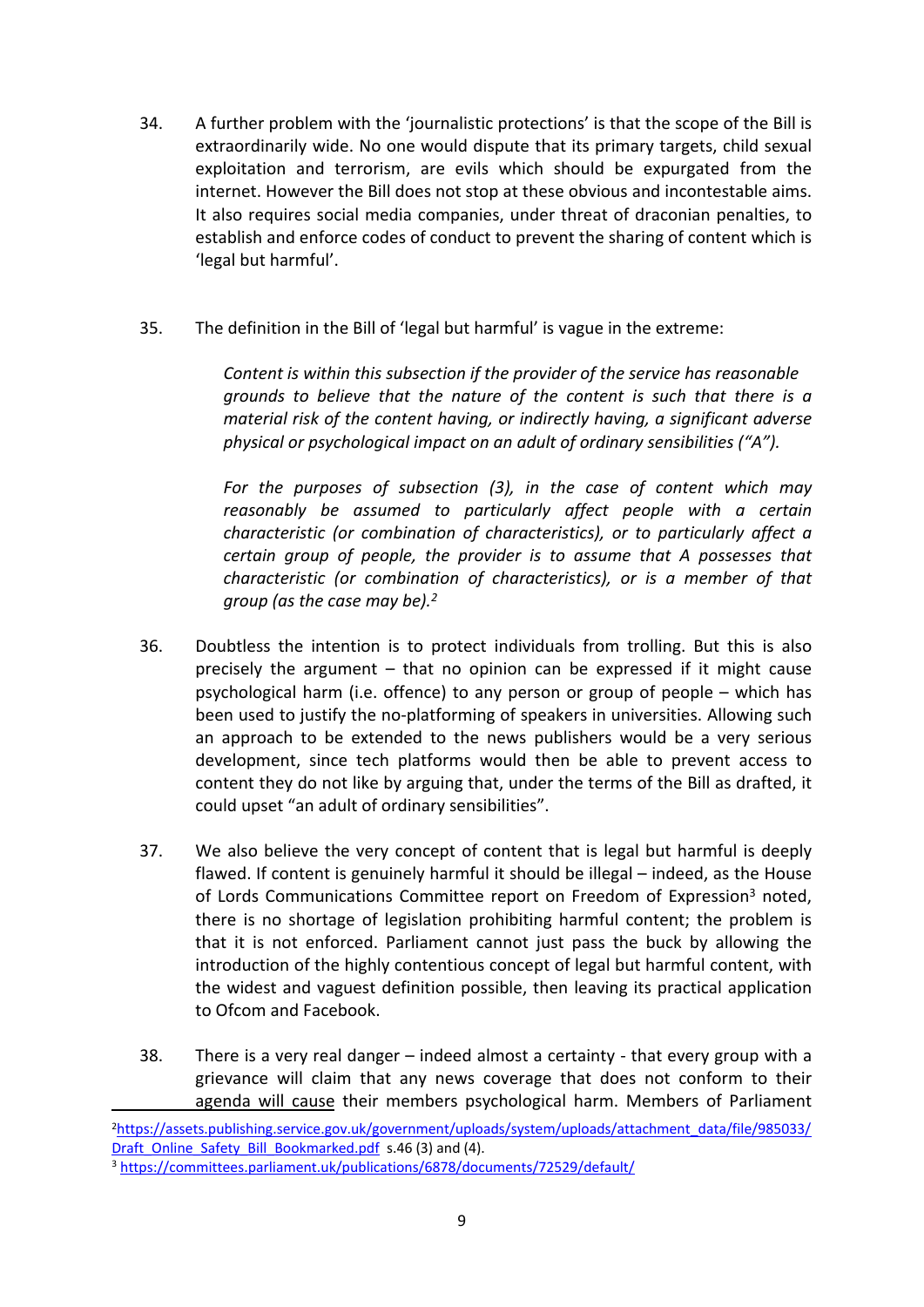should not imagine this will only affect one side of any particular argument: it will be easy enough for groups of all kinds of viewpoints, from across the political spectrum, to make such an argument. Unless news publishers are protected by a complete exemption, coverage of any contentious subject, from transgender rights to conflict in the Middle East, will become impossible.

- 39. The threat to freedom of expression is exacerbated by the fact that the Draft Bill also gives the Secretary of State for Digital, Culture, Media and Sport arbitrary and undefined powers to designate '*priority content that is harmful to adults'.<sup>4</sup>* In the hands of a ruthless and authoritarian government this could rapidly become a tool to suppress political opposition.
- 40. We, and the rest of the news publishing industry, have argued ever since the original Online Harms White Paper was published that the combination of a vague, all-encompassing definition of 'legal but harmful' and draconian penalties for code breaches would cause social media companies to set their algorithms to block any content which *might* present a risk, wherever it came from and however legitimate it may be as a contribution to public debate.

### **The risk of creating a parallel system of press regulation**

- 41. This is not our only concern. We also fear one of the consequences of the Bill will be the development of a parallel system of press regulation. Our titles (with the exception of the New Scientist) are already regulated by IPSO, which has a wellestablished Code of Practice, complaints procedures, and rulings made by an independent committee with lay and industry members.
- 42. What will Facebook's code of conduct look like? We do not know. Will it define key concepts like accuracy, privacy and the public interest in the same way as the Editors' Code we currently follow, or differently? Is it compatible with freedom of expression and democracy in the UK for an American-owned commercial monopoly to be deciding what journalism the British public are entitled to read and what they are not? And is Ofcom the right body to oversee this, given that it is state institution regulating broadcasters which operate under licence, according to a code of practice which demands impartiality and prohibits causing offence, both of which are issues expressly excluded from the Editors' Code?
- 43. We ask these questions not only because they are very important points of principle but because our experience in the USA, where we are also one of the largest digital news publishers, shows that Facebook is rapidly turning into a quasi-regulator of news, and a very unsatisfactory one at that. This was acknowledged in the Government Response to the Online Harms White Paper, which described how online platforms' existing content moderation results in *'journalistic content being removed for vague reasons, with limited opportunities for appeal'<sup>5</sup>* .

<sup>5</sup> [https://www.gov.uk/government/consultations/online-harms-white-paper/outcome/online-harms-white-](https://www.gov.uk/government/consultations/online-harms-white-paper/outcome/online-harms-white-paper-full-government-response)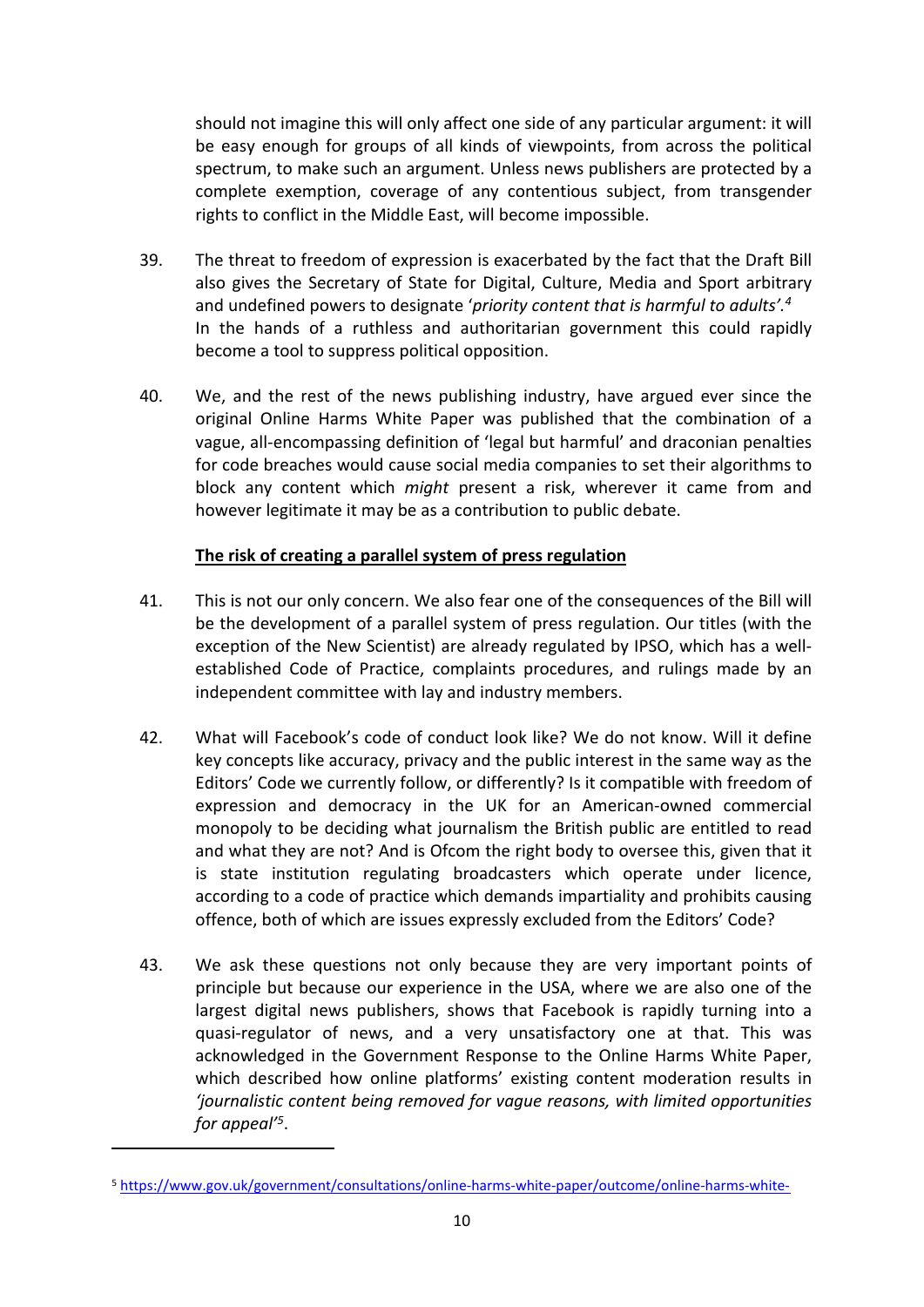- 44. For a long time Facebook was the great champion of the First Amendment and was notoriously prepared to allow just about any content which was not clearly illegal, and sometimes even content that arguably crossed that line. It and other platforms also relied on s.230 of the United States Communications Decency Act, which gave it immunity from libel law so long as it did not itself create or edit the content it hosted.
- 45. Then last year Facebook suffered a major advertiser boycott<sup>6</sup>, following which it and Twitter banned Donald Trump. This is not the place to argue the rights and wrongs of that decision. However the company also started blocking a lot of other content, some of it at the behest of fact-checkers which in some cases we strongly suspect are lobby groups under another guise.
- 46. To cite a well-known example, one major issue was the possibility of Covid being the result of a lab escape at the Institute of Virology in Wuhan, seen by some as a conspiracy theory associated with Donald Trump. A decision by Facebook to block such content has now been reversed following a change of view by the Biden administration.<sup>7</sup> Determining the origin of Covid is central to finding ways to prevent it, and it is deeply worrying if Facebook is suppressing/allowing debate to keep itself in step with what it perceives to be the political orthodoxy of the day.
- 47. Another notorious example of platforms allowing political expediency to interfere with legitimate journalism was during last year's presidential election campaign, when Twitter prevented users for tweeting New York Post stories about emails related to Joe Biden's foreign business deals, found on his son Hunter's abandoned laptop - and locked the newspaper's Twitter account. Two weeks later, after an outcry over its interference in freedom of expression, Twitter reversed its decision.<sup>8</sup>
- 48. There have been other instances involving MailOnline. When President Biden announced a very ambitious climate change programme, criticised by some for lack of detail on how the targets were to be achieved, our US website published a speculative story looking at the sort of measures which might be required to meet those targets. One suggestion was restrictions on meat consumption.
- 49. A Facebook-funded single-issue fact-checker called Climate Feedback read the story as though it was a factual news report and said it was inaccurate on the

[paper-full-government-response](https://www.gov.uk/government/consultations/online-harms-white-paper/outcome/online-harms-white-paper-full-government-response) para 1.11

<sup>6</sup> [https://www.cnbc.com/2020/08/04/some-major-companies-will-keep-pausing-facebook-ads-as-boycott](https://www.cnbc.com/2020/08/04/some-major-companies-will-keep-pausing-facebook-ads-as-boycott-ends.html)[ends.html](https://www.cnbc.com/2020/08/04/some-major-companies-will-keep-pausing-facebook-ads-as-boycott-ends.html)

<sup>7</sup> [https://www.theguardian.com/technology/2021/may/27/facebook-lifts-ban-on-posts-claiming-covid-19](https://www.theguardian.com/technology/2021/may/27/facebook-lifts-ban-on-posts-claiming-covid-19-was-man-made) [was-man-made](https://www.theguardian.com/technology/2021/may/27/facebook-lifts-ban-on-posts-claiming-covid-19-was-man-made)

<sup>8</sup> [https://www.wsj.com/articles/twitter-reinstates-new-york-post-account-](https://www.wsj.com/articles/twitter-reinstates-new-york-post-account-11604096659?mod=searchresults_pos1&page=1)

[<sup>11604096659?</sup>mod=searchresults\\_pos1&page=1](https://www.wsj.com/articles/twitter-reinstates-new-york-post-account-11604096659?mod=searchresults_pos1&page=1)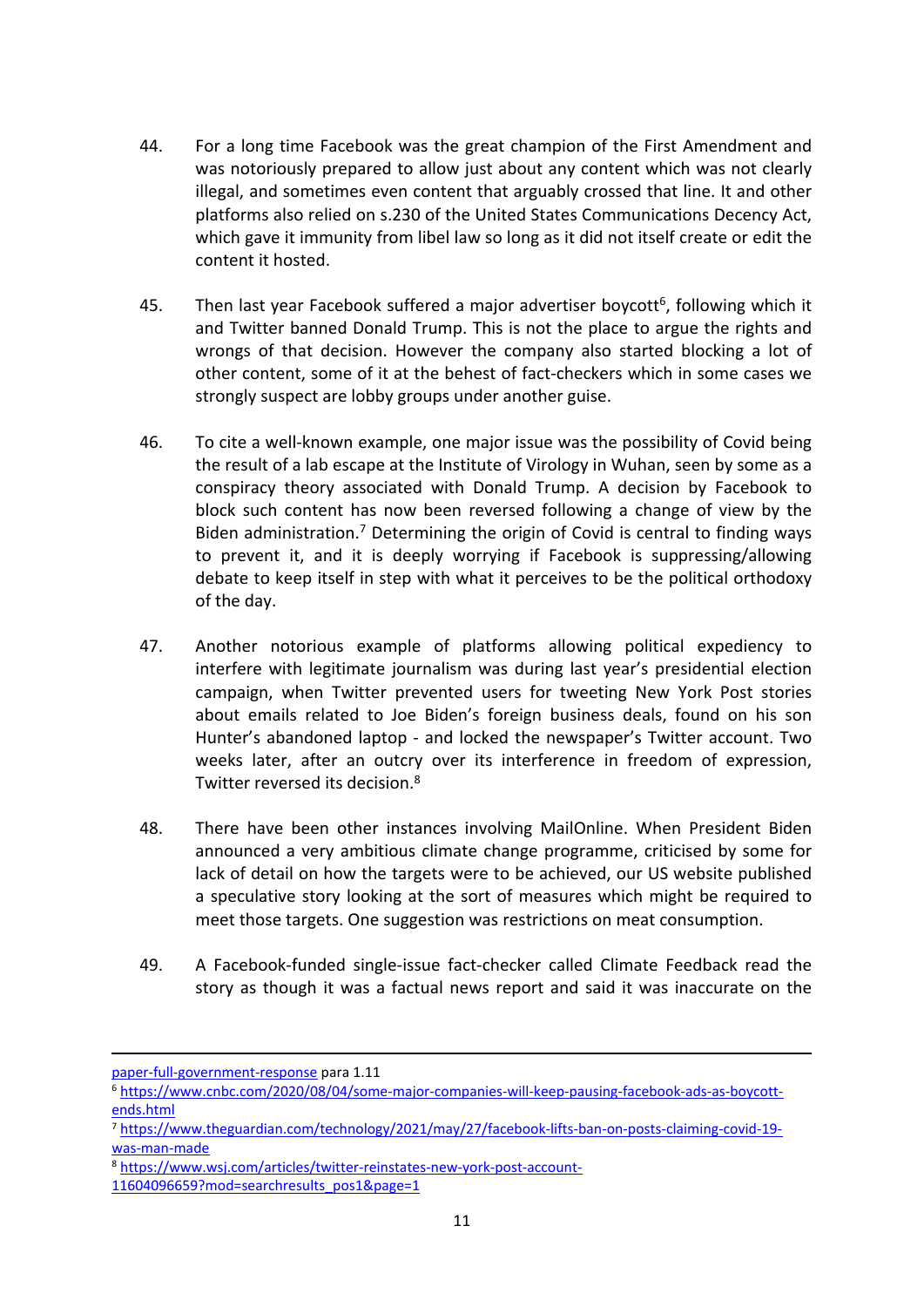basis that Biden's plan did not explicitly include restrictions on meat consumption. As a result Facebook blocked access to the story.

- 50. Unlike IPSO here in the UK, neither Climate Feedback nor Facebook itself give news publishers any opportunity to defend their journalism before issuing what they call 'strikes' against stories. We complained to Climate Feedback, explaining how it had misread the story. It partially corrected its strike – so it is now contradictory – yet Facebook's ban is still in place.
- 51. We have no issue with Climate Feedback disagreeing with our story, even if it failed to understand that speculation is a perfectly acceptable journalistic device to demonstrate the lack of substance in a politician's promise. What is not acceptable is for Facebook to take an arbitrary decision to censor a story at the behest of one body with an agenda, and without any process.
- 52. Facebook has also blocked stories about the four homes accumulated by one of Black Lives Matter's founders, who has described herself as a 'trained Marxist'. Details of the properties, which did not include street addresses, first appeared on a property website. When the New York Post and DailyMail.com, our US website, published versions of the story, the BLM leader concerned complained to Facebook, which blocked the stories, again without reference to us.
- 53. Facebook's initial strike was not communicated to us, and when we published another article about developments in the story, we were warned that a second strike might result in all our Facebook content being demonetised.
- 54. The story was blocked under a Facebook Community Standards rule under which it may restrict access to images of private residences. The rule was no doubt introduced to prevent private individuals harassing other private individuals by posting pictures of their homes with malevolent comments.
- 55. However it makes no provision for journalism, unlike the Editors' Code of Practice, which protects the individual's reasonable expectation of privacy in their home, but also allows exceptions where the public interest is engaged. One prominent example of this was coverage of Dominic Cummings's now notorious trip to Barnard Castle, which involved publication in almost all news outlets of numerous pictures of his and his family's homes.
- 56. The BLM case has clearly concerned Facebook, which has referred it to its Oversight Board, to whom we have made a submission, suggesting that if Facebook is going to block journalistic content in such circumstances, then at the very least it needs to amend its Community Standards to allow editors to defend their journalism, particularly where the public interest is involved.
- 57. But this brings its own risks. It is quite clear that through the operation of its Community Standards and its Oversight Board, Facebook is turning itself into a quasi-regulator. We are very concerned that if this is given the sanction of official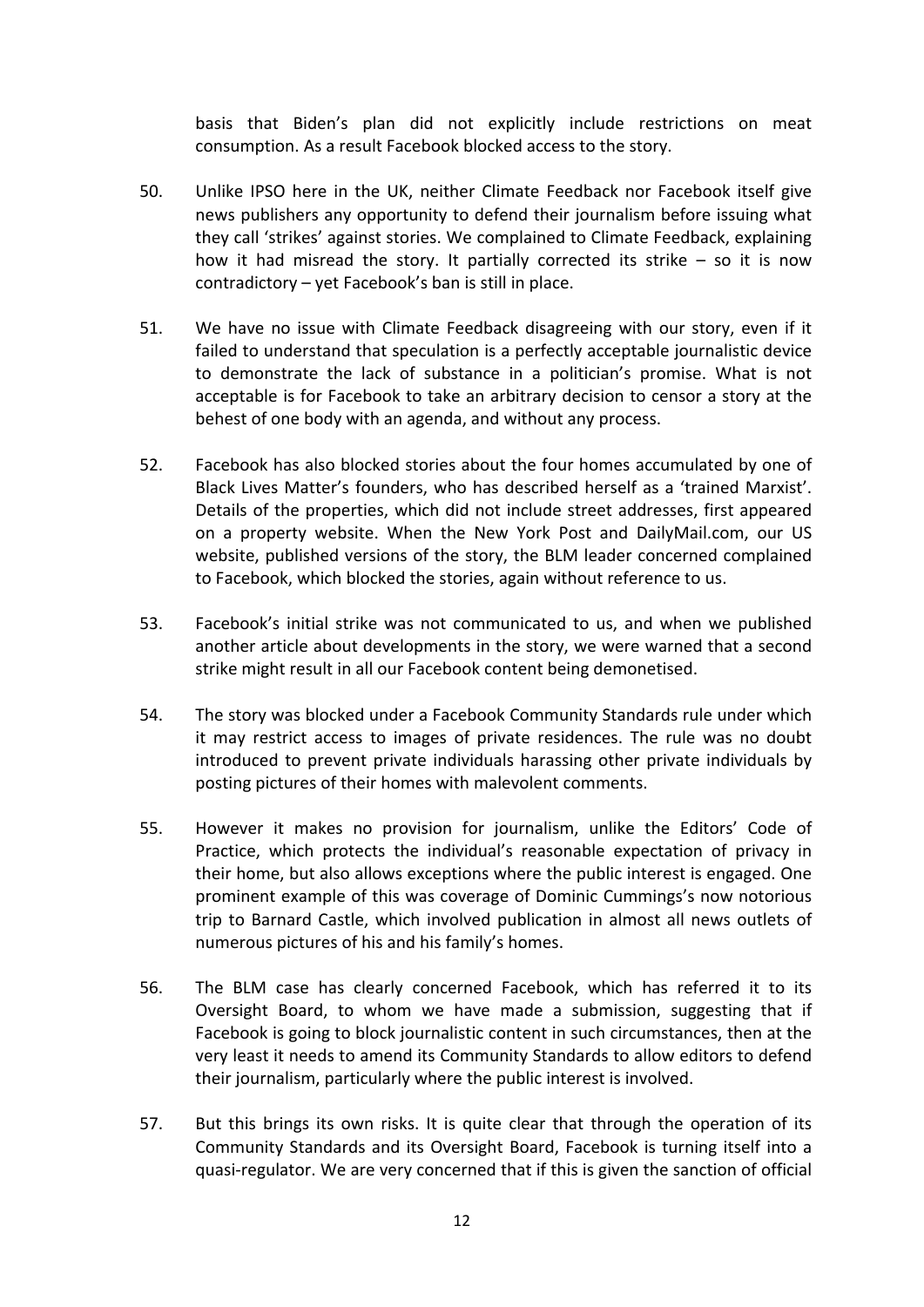approval by Parliament through the Online Safety Bill, with Ofcom as the oversight regulator, Facebook will start receiving complaints from individuals seeking to chill legitimate journalistic inquiry into their activities, and lobby groups seeking to censor journalism which does not fit their agendas.

- 58. Facebook began blocking journalistic content in the USA following an advertising boycott organised by the campaign #StopHateForProfit. Although it is not linked, the UK organisation Stop Funding Hate has been trying for some years to censor news coverage it disagrees with by persuading advertisers to boycott publications. Its most recent campaign was against broadcaster GB News, where it tried to organise a boycott even before the station launched.
- 59. We are concerned that Clauses 12 and 23 of the Bill, which set out regulated services' duties concerning rights to freedom of expression and privacy, also make no reference to journalism or the public interest. This could mean that an important investigative story about a powerful individual, which was fully justified under the law and the Editors' Code, could still be banned on Facebook.
- 60. We believe it is incompatible with freedom of expression and media plurality for legitimate, responsible news content to be subject to blocking and take-down by a commercial organisation which is open to business pressures such as advertising boycotts, operates without due process, and has no authority to make judgments about the value of journalism.
- 61. Attempting to remedy this by making Facebook effectively part of a statesanctioned system of regulation would make matters worse, not better, as it would create a competing, parallel system of regulation for the press, administered by a company which is bound to put its own commercial interest in maximising profits and maintaining market dominance before other considerations, including freedom of expression.

## **The risk in relying on artificial intelligence, algorithms and 'safety by design'**

- 62. A further flaw in the Draft Bill, and cause for concern among news publishers, is its reliance on the concept of 'safety by design'. This appears to be a belief that if the right systems and processes are in place, the online platforms will be able block harmful content from the internet automatically, through the operation of their algorithms. This faith in the effectiveness of artificial intelligence is seriously misplaced.
- 63. Algorithms and artificial intelligence are only as good as the human beings who create them and in truth, and as news publishers know to their cost, are highly unreliable. MailOnline was a victim of an egregious example of this unreliability very recently.
- 64. We discovered, via an article in the New York Times $9$ , prompted by a tweet from a former Facebook staffer, that Facebook's artificial intelligence had placed an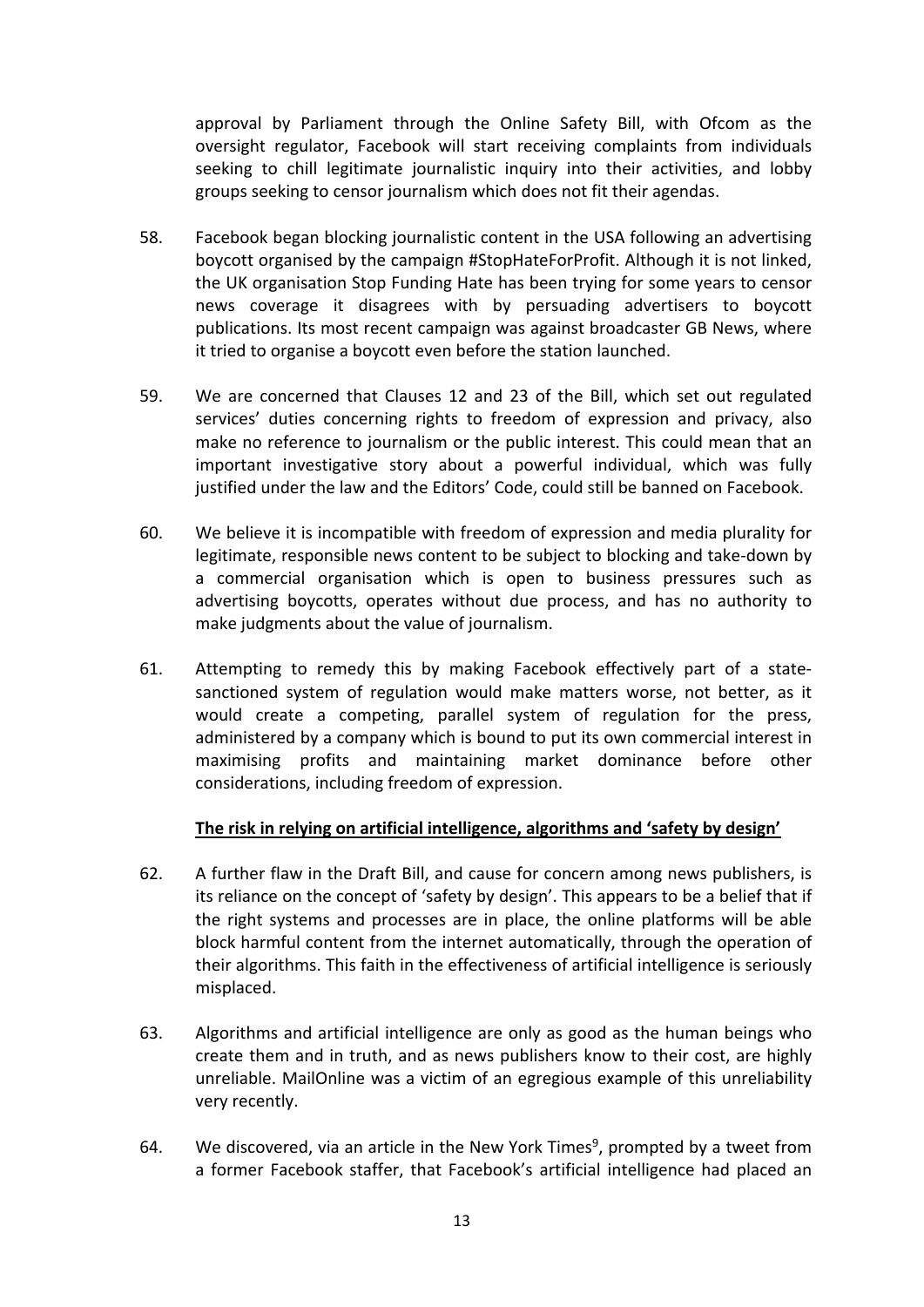automated prompt saying 'keep seeing videos about Primates' on a MailOnline news video dated June 27, 2020, which showed a white man appearing to harass a black man and call the police to get him arrested. The MailOnline video had no connection to monkeys or primates.

- 65. Associating black people with primates is of course a highly offensive racist trope, and it is very worrying that Facebook did not notify MailOnine of its error until it was exposed by the New York Times. It then issued an apology which confirmed the unreliability of its algorithms: 'This was an algorithmic error on Facebook and did not reflect the content of the Daily Mail's post… 'As we have said, while we have made improvements to our AI we know it's not perfect and we have more progress to make.'
- 66. However this was not the end of the matter. In order to rectify the AI problem which had created the offensive prompt, Facebook took its entire recommendation mechanism offline, which then had a knock-on effect on content safety measures across the whole Facebook system. One of these was that many publishers, including MailOnline, found that *any* animal video content was demonetised. Animal videos are very popular with both the public and advertisers, and consequently are a substantial source of revenue on Facebook. So, having falsely associated MailOnline with a racial slur, Facebook then made MailOnline and other publishers pay for its own AI error by cutting off one of their most important revenue streams.
- 67. The fact that Facebook's AI not only made such an error, but its attempts to correct it caused further damage, demonstrates to us that platform algorithms are wholly unsuited to the task of administering a system of regulation based on systems and processes. Nor are they currently even remotely capable of making the fine judgments necessary to allow platforms any role in determining what news content users should or should not be allowed to share on social media.
- 68. Given that another fundamental principle of the Online Safety Bill duty of care is to encourage social media platforms to vet content as cautiously as possible by threatening them with massive financial penalties if they do not do so, we believe legitimate journalism and press freedom must be protected not only by a complete exemption from its provisions, but also by extending the duty of care to impose similar penalties on platforms that interfere with news publisher content (as defined in Clause 40).
- 69. We believe the amendments to the Bill we propose in paragraph 22 and Appendix 1 would achieve those aims.

<sup>9</sup> <https://www.nytimes.com/2021/09/03/technology/facebook-ai-race-primates.html>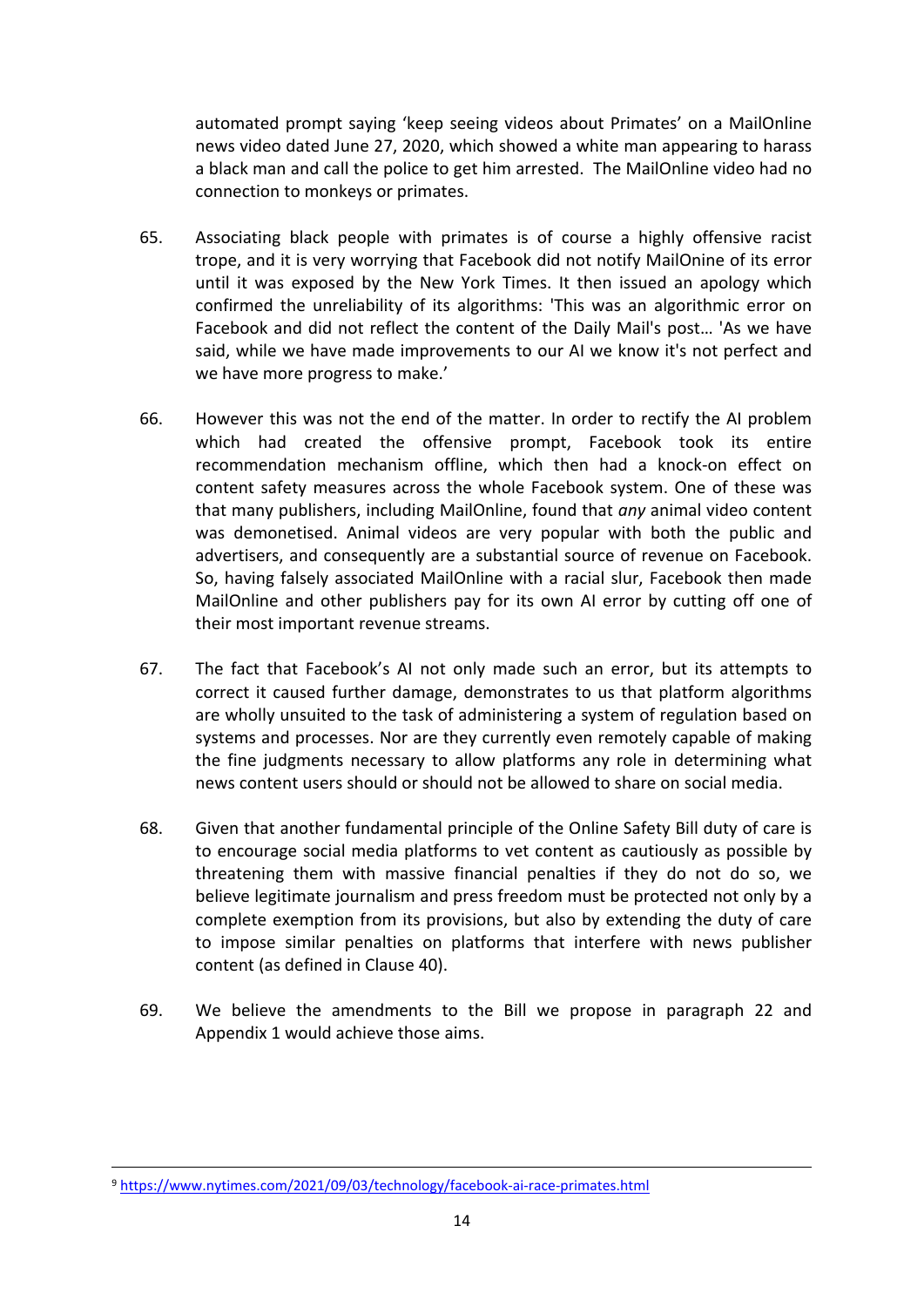## **C. Is there sufficient protection for news publisher content when distributed through search?**

- 70. The position under the draft Bill of news publisher content when it is distributed by search engines is even less clear than it is for social media. It is true that the duty of care applied to search engines excludes news publishers (Clause 18 (2)). It is also true that the same duty of care only covers content that is illegal, at least as far as adults are concerned, though for children it also covers content that is harmful (Clause 19 (3) and (4)). Search engines are required to carry out risks assessments then take steps (i.e. adjust their algorithms) to minimise the risk of users encountering content that is either illegal, or harmful to children.
- 71. As with social media, however, while the duty of care does not apply to news publisher content, there is also nothing to prevent search engines setting their algorithms to prevent content from any publisher being ranked in their search results if, whether for reasons of operational convenience, or commercial or political expedience, they choose to do so. Beyond a general duty to protect freedom of expression (Clause 23), there is no specific protection for journalism or news publisher content.
- 72. It is a matter of deep concern to us that there is a growing body of evidence that Google, the dominant search engine, sets its algorithms to favour certain news publishers and discriminate against others. As with social media we fear that the Online Safety Bill will legitimise and institutionalise the skewing of search algorithms to further the aims of a commercial monopoly, to the detriment of freedom of expression, a pluralistic media, and open democratic debate.
- 73. MailOnline is the most visited news website in the UK (excluding broadcasters)<sup>10</sup> and the fifth most visited English-language news website in the world<sup>11</sup>. It would be logical therefore to expect, when a member of the public uses Google to search for a news subject such as 'Covid' or 'Brexit', that MailOnline stories would generally appear high up in the first page of search results.
- 74. That is not the case. Data from search analytics companies Sistrix and NewsDashboard UK shows that Google overwhelmingly favours two news websites - the Guardian and BBC - in search results and discriminates heavily against most other major British news websites, including and in some respects particularly MailOnline. Indeed MailOnline's share of search visibility for many important news search terms is close to zero – for example, for the term 'Covid' it was just 0.22pc for the month of July this year. Google's algorithms have in fact consistently reduced MailOnline's search visibility since 2013.

<sup>10</sup> <https://pressgazette.co.uk/mail-online-biggest-uk-news-website-july-2021/>

<sup>11</sup> [https://pressgazette.co.uk/top-50-largest-news-websites-in-the-world-sputnik-drudge-and-fox-see-biggest](https://pressgazette.co.uk/top-50-largest-news-websites-in-the-world-sputnik-drudge-and-fox-see-biggest-traffic-falls-in-february/)[traffic-falls-in-february/](https://pressgazette.co.uk/top-50-largest-news-websites-in-the-world-sputnik-drudge-and-fox-see-biggest-traffic-falls-in-february/)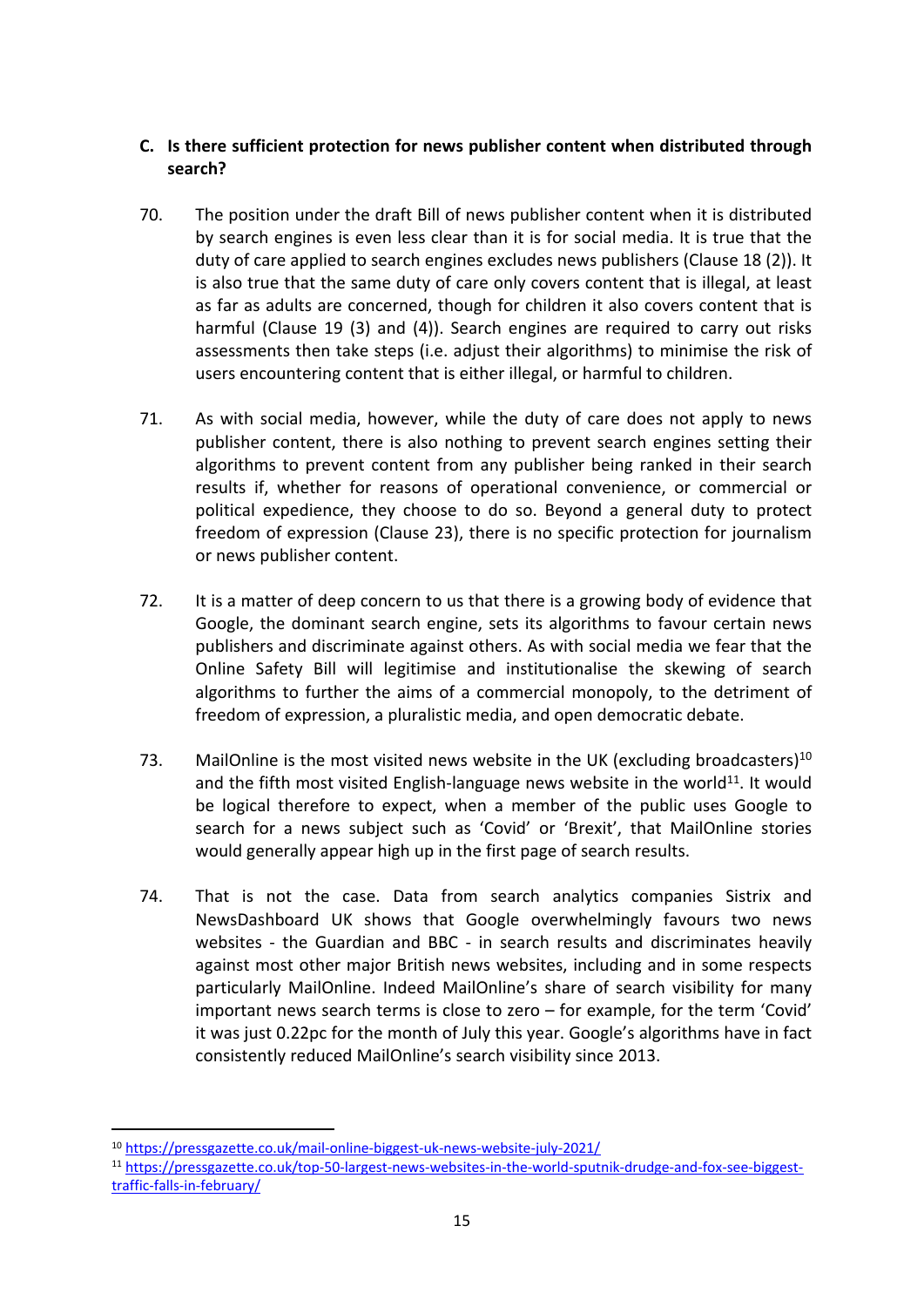- 75. Search visibility is significant because it measures not the choices made by users, but the choices made by Google's algorithms when users make requests for particular search terms. The Sistrix search visibility index<sup>12</sup> is the industry standard and measures Google's ranking across sets of representative keywords.
- 76. Particularly striking evidence that MailOnline was being discriminated against by Google came in 2019, when an algorithm change in early June cut MailOnline's search visibility by 50pc, while other news websites' visibility improved. Three months later, following protests to Google at the highest level, MailOnline's search visibility was equally suddenly restored. At neither point did we make any changes to the structure or presentation of the site which would explain its rejection or subsequent re-acceptance by Google's algorithms.
- 77. At the time we were only able to guess why Google had reduced MailOnline's search visibility. However when reviewing evidence for the Competition and Markets Authority's (CMA) market study into online platforms and digital advertising, it became apparent to us that the June algorithm change coincided with the introduction by Google of its new Unified Pricing rules for digital ad markets. These rules had the effect of limiting the use by publishers of header bidding, a means of setting price floors which enabled us to fill more of our ad inventory with better-paying non-Google demand.
- 78. We have since learned that other major publishers which made use of header bidding, such as the News York Times and Conde Nast magazines, also saw search visibility drop in June 2019.
- 79. The consequence of Unified Pricing was that by the end of the three-month period June-September 2019, Google had forced MailOnline to sell twice as much ad inventory through Google's ad exchange, while Google paid half as much for each ad slot.
- 80. For most of 2020 MailOnline's overall UK search visibility index, as measured by Sistrix, hovered at around 100 – only a quarter of the best figures recorded in 2012-15, but similar to the level before the dramatic drop in June 2019. However, from January this year we started to see another steady decline in MailOnline's overall search visibility index, which has now stood for several months at just over 50, around half the level seen through most of 2020, and one-eighth of the 2012-2015 peak. (See Tables 1 and 2).

*Table 1. MailOnline UK overall search visibility index (desktop) – last 10 years (source: Sistrix)*

<sup>12</sup> <https://www.sistrix.com/support/sistrix-visibility-index-explanation-background-and-calculation/>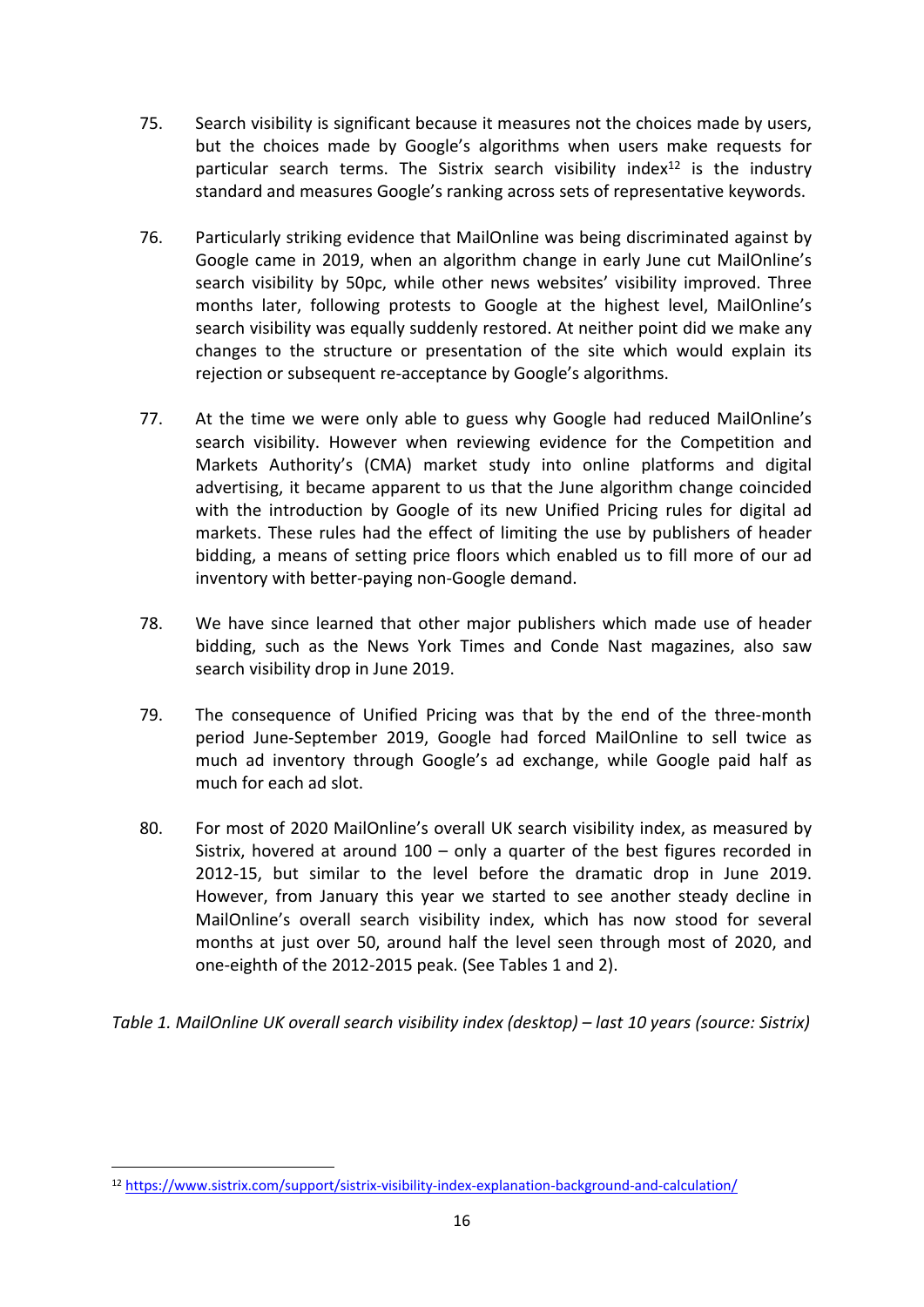

*Table 2. MailOnline UK overall search visibility index (desktop) – last 12 months (source: Sistrix)*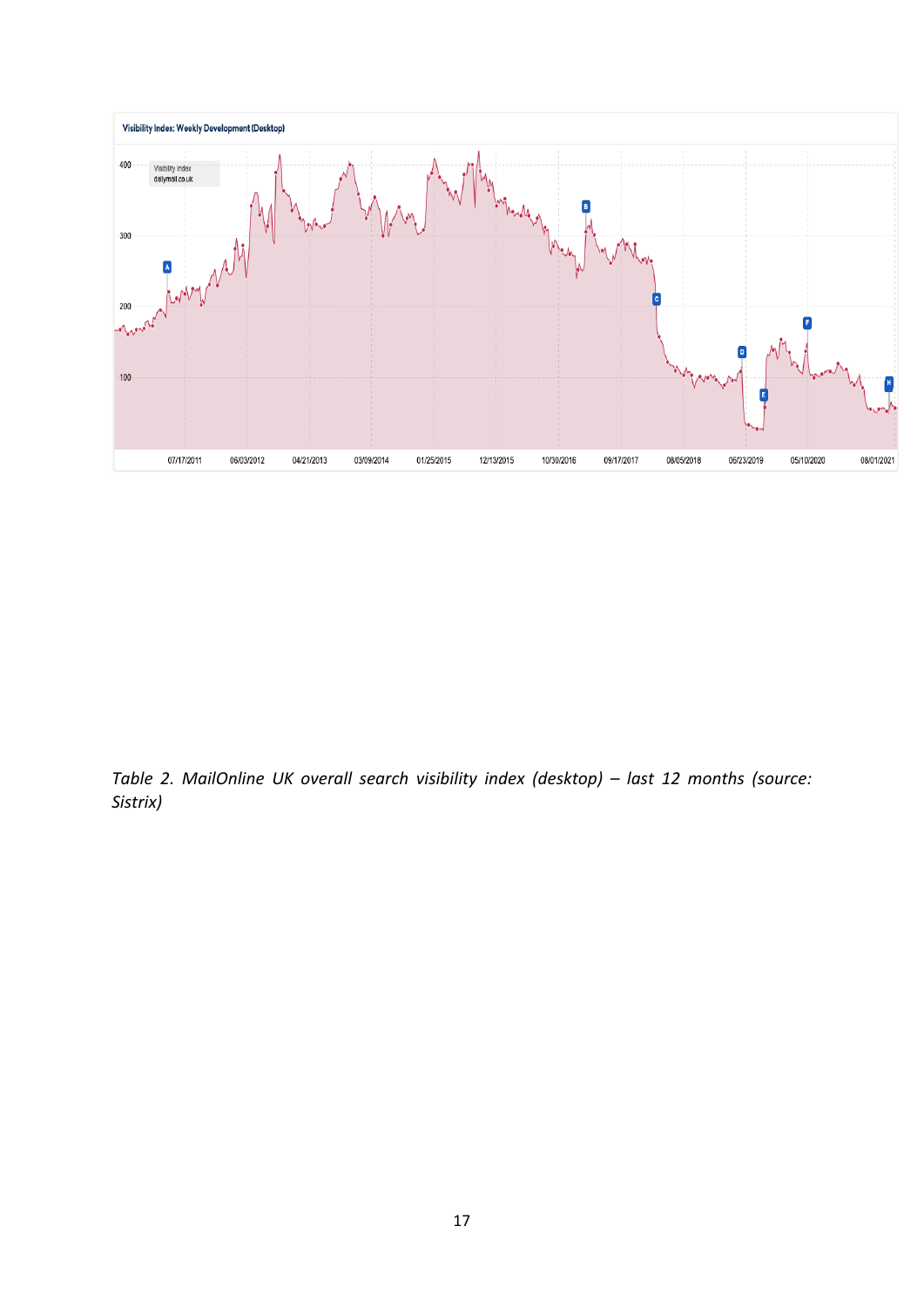

81. When MailOnline's search visibility is plotted against its UK rivals a disturbing pattern emerges. Pre-2015 Google heavily favoured the BBC, with the Guardian, MailOnline and Telegraph broadly grouped together<sup>13</sup>. From 2015 onwards two distinct groups start emerging. The Guardian and BBC are consistently favoured, with a visibility index currently standing at around 400, while the Mail, Telegraph and Sun are grouped together with consistently poor visibility, currently standing at around 50-75. (See Table 3 - this chart does not include the Mirror and Express, both of which score slightly below MailOnline).

*Table 3. UK competitive search visibility last 10 years (source: Sistrix)*

 $13$  The Guardian had no visibility pre-2013 because at that point it changed to its current domain name, theguardian.com. The Sun had very low visibility 2013-15 because it was behind a paywall.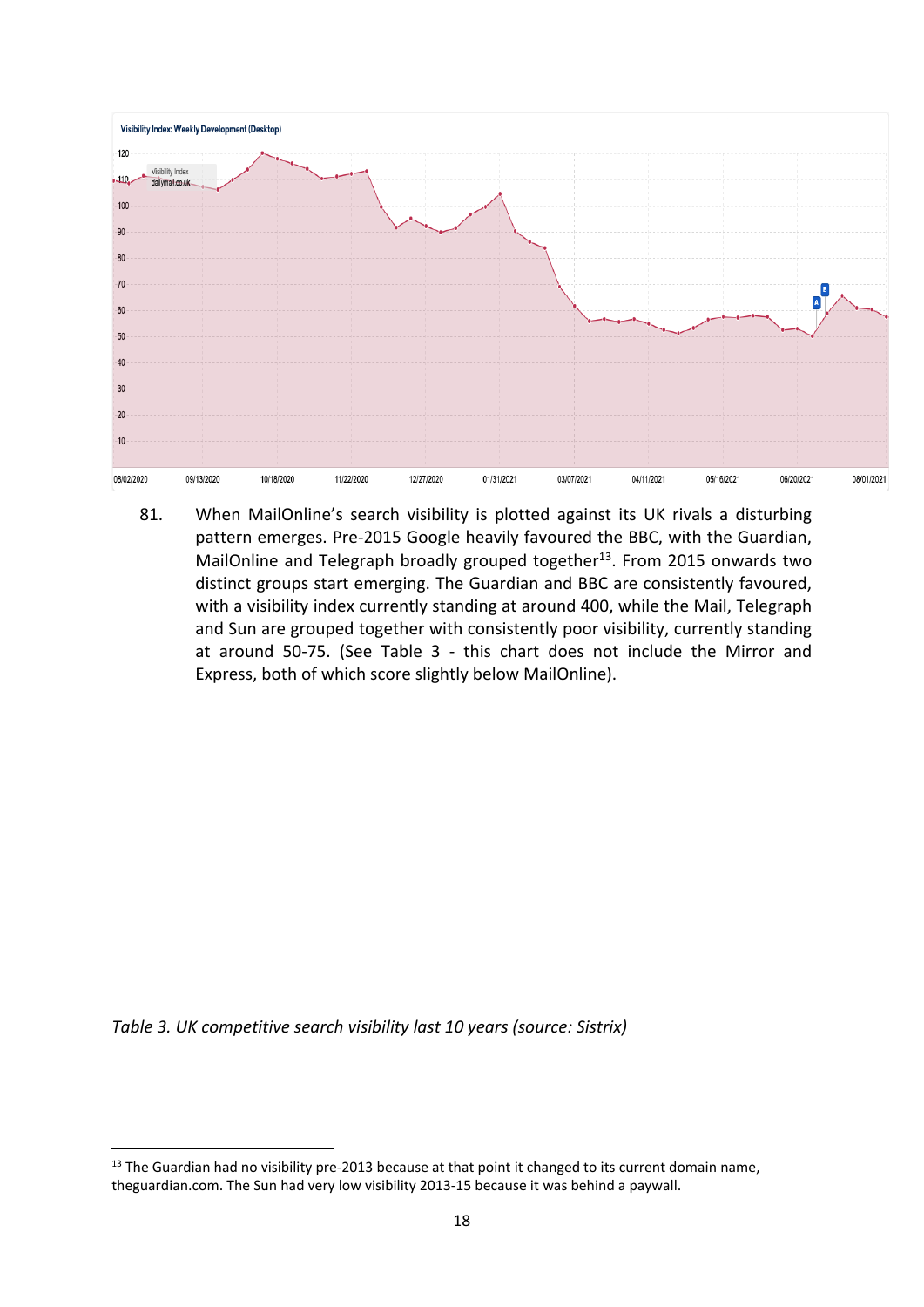

82. The implications for freedom of expression, media plurality and democratic debate should be obvious. How Google's search algorithms work is the company's most closely-guarded secret. Google tells the public:

> *'To give you the most useful information, Search algorithms look at many factors, including the words of your query, relevance and usability of pages, expertise of sources and your location and settings.'*

The public place great faith in Google, and imagine that when they search for news on politics, health, business, or any number of other topics, Google's emphasis on relevance and expertise means the content they are shown has been picked because it gives the most reliable and useful information. Unless they are students of search visibility they have no idea that when they search for news Google's algorithms invariably steer them towards two particular news sources, the Guardian and BBC.

- 83. Moreover, there is nothing in the Bill as presently drafted to prevent Google from picking two other preferred news providers in the future, if it should suit its interests – indeed, as Table 3 shows, at times the Guardian's own search visibility index has risen, then fallen sharply, as determined by Google's whim.
- 84. This pattern is repeated across many search terms, as the following charts demonstrate. The most striking is Table 4, which shows shares of UK mobile search visibility for the term 'Covid' during July this year, in which the Telegraph and Independent each score barely over 1pc and MailOnline scores only 0.22pc, while the BBC scores  $12.65pc - 58$  times the share of MailOnline – putting it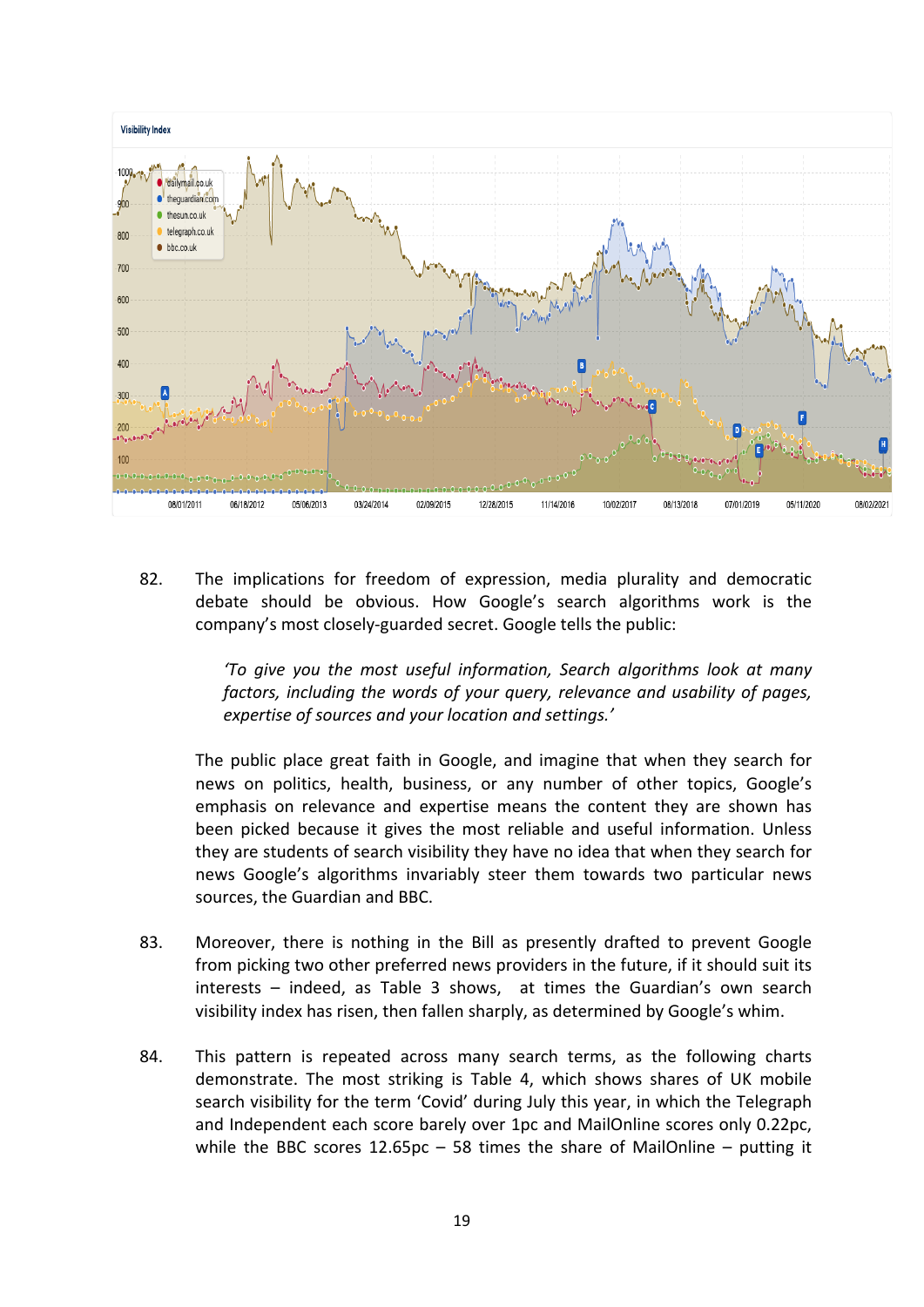ahead of the World Health Organisation and NHS websites, and the Guardian on 8.63pc.

*Table 4. 'Covid' - UK Mobile Overall Share of Search Visibility, July 4 – August 2, 2021. (source: NewsDashboard UK)*



85. When it comes to politics, the Guardian is the winner for the term 'Brexit', along with other pro-Remain websites. Table 5 shows the Guardian scored 19.45pc, while the FT, not normally a good performer because of its paywall, won 17.83pc of Google search requests, closely followed by the Independent. Despite Brexit being a subject to which MailOnline devoted a great deal of coverage, MailOnline received close to zero – a derisory 0.1pc. This is not to repeat the arguments over Brexit, but to make the point that Google can and does direct search traffic overwhelmingly to one side of an issue only.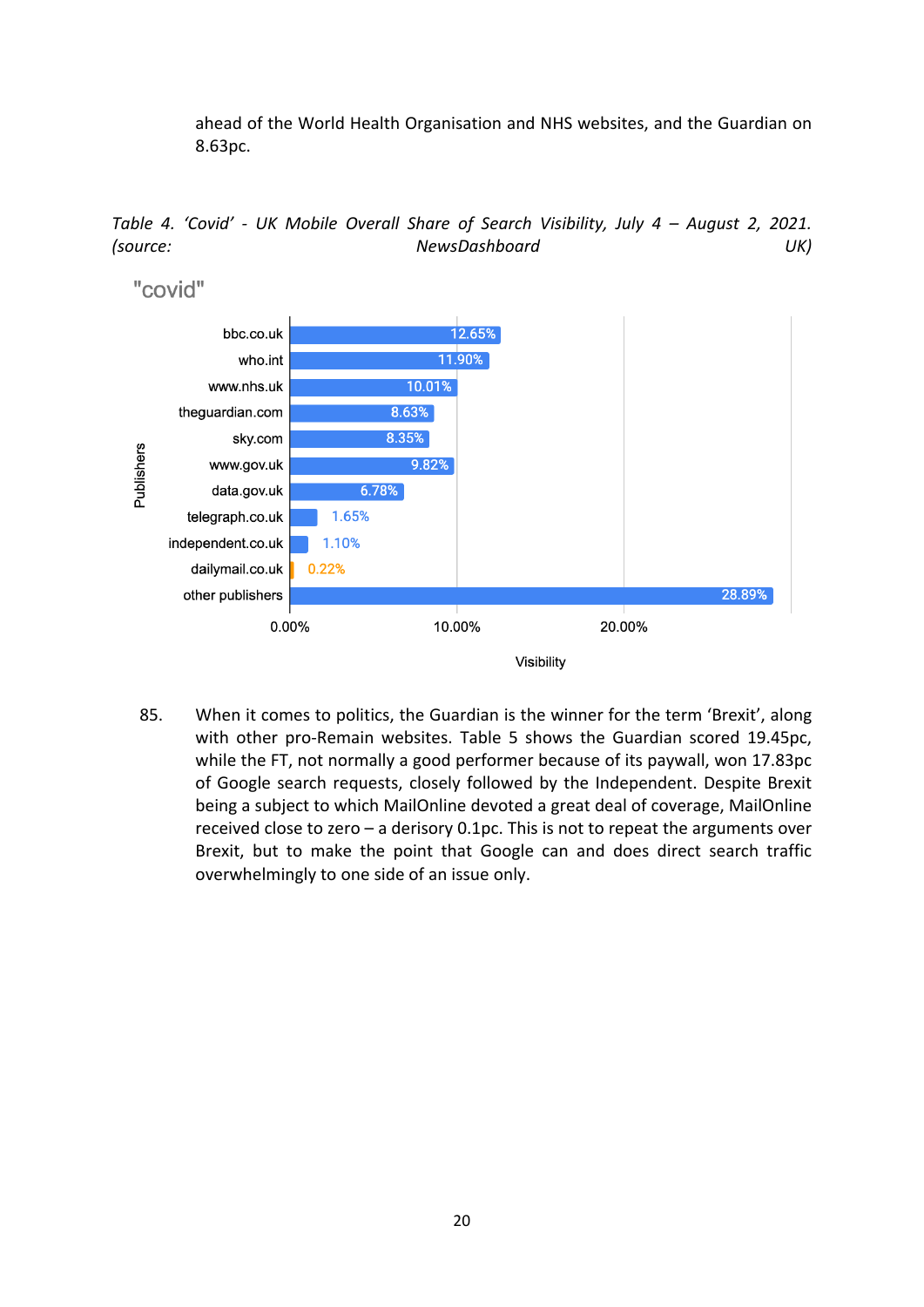*Table 5. 'Brexit' - UK Mobile Overall Share of Search Visibility, July 4 – August 2, 2021. (source: NewsDashboard UK)*



86. In contrast, traffic for Facebook, where results are determined by users' decisions to share content rather than choices made by the platform's algorithms, and therefore indicate which news the public rather than the platform prefers, tells a very different story. Despite fluctuations caused by individual stories going viral, MailOnline traffic has remained largely consistent over the last year, as table 7 shows.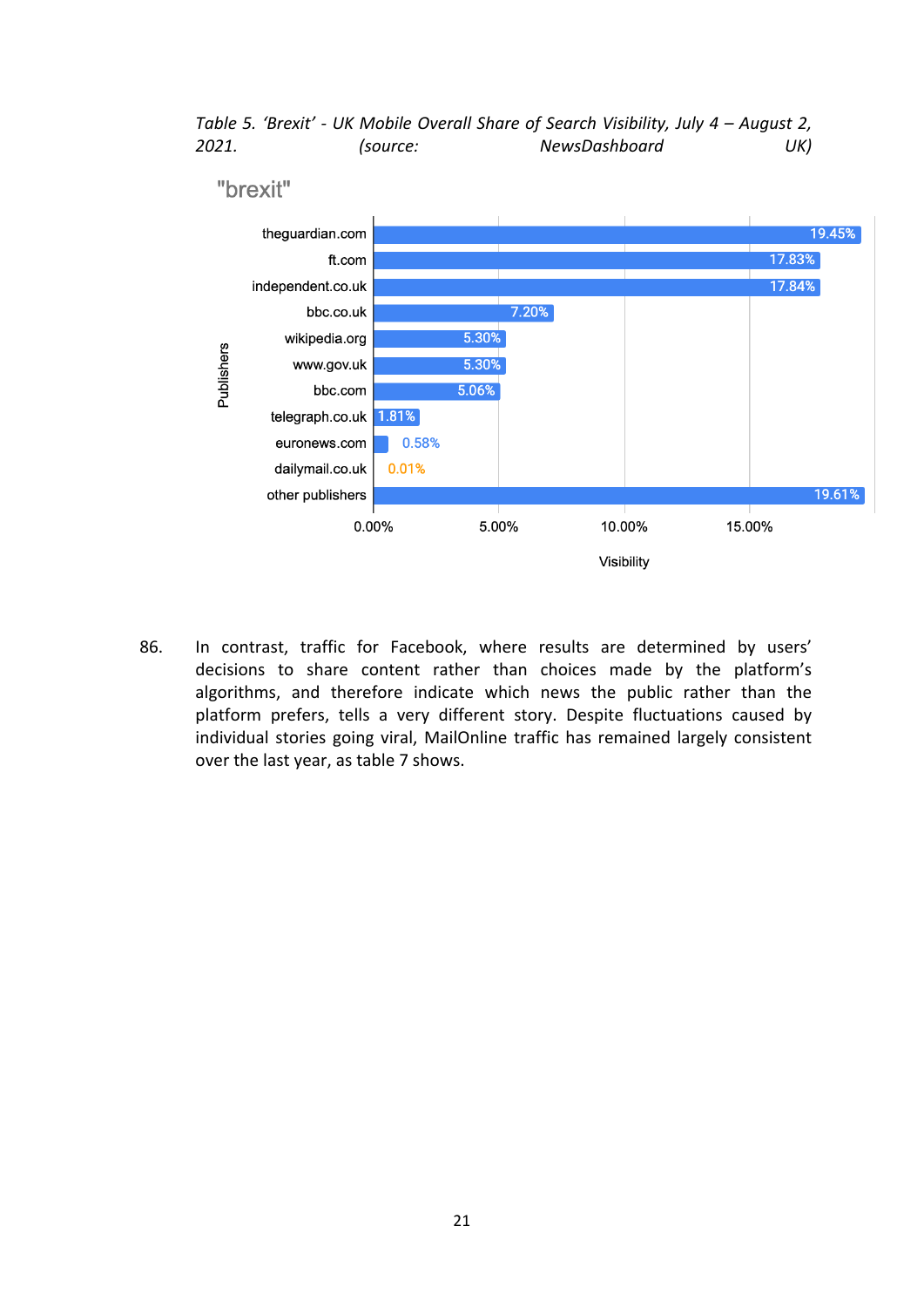

*Table 7. Facebook MailOnline article views – 12 months to August 1. (source: Adobe)*

87. Indeed, global figures for June this year show MailOnline is the second most popular English-language news website across the whole of Facebook, receiving twice as many visits as the BBC and Guardian combined (see Table 8).

*Table 8. Top publishers on Facebook, June 2021 (source: Newswhip)*



# Top Web Publishers on Facebook: June 2021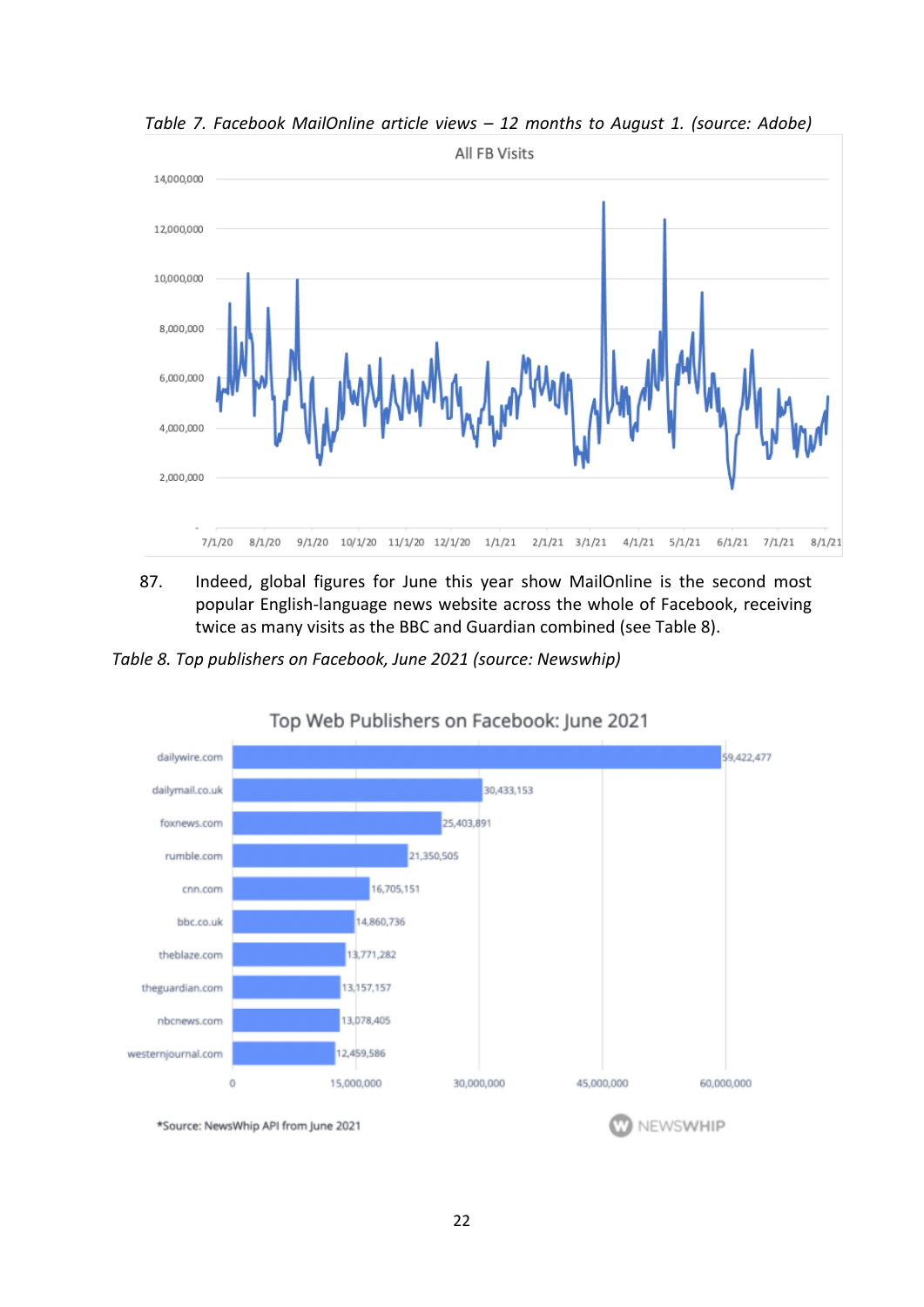- 88. What are the reasons for this stark discrepancy? Google never explains how its algorithms work, so we cannot be certain why it discriminates so consistently against some publishers and in favour of others. We believe we now have a convincing case that its two dramatic algorithm changes in June and September 2019 were dictated by its commercial self-interest, and part of its successful campaign to maximise its profits by preventing publishers from using header bidding in digital advertising.
- 89. For the rest, it certainly appears that Google's bias against MailOnline is much more pronounced when its algorithms are ranking political stories than for stories of more general interest. Whether this is a deliberate company policy, or simply the result of unconscious bias on the part of the Californian web engineers programming algorithms preferring websites that echo their own leftliberal views, we cannot know. But it is clearly happening.
- 90. Our concerns about the commercial effects of discrimination in search led us to argue successfully that the Competition and Markets Authority (CMA) should include search in its market study into online platforms and digital advertising. We maintained that it was impossible to plan our business without fair warning and explanation of algorithm changes, and without remedies when those changes cause commercial damage. The CMA's Final Report found:

*'It is clear that many publishers rely on Google and Facebook for a significant proportion of their traffic and that changes to key search algorithms by either of these can have a significant impact on publisher businesses. We would, therefore, consider it reasonable that publishers have sufficient explanation of how these algorithms work and sufficient notification of changes to them where they might notably impact upon their businesses. We consider that provision to publishers of sufficient explanation about how the key search algorithms work as well as explanation and notification of changes to these are areas that would appropriately be covered by the proposed code of conduct.'<sup>14</sup>*

- 91. Slowly, the government is putting in place regulatory structures to deal with these problems. The Digital Markets Unit recommended by the CMA has now started work, and is drawing up codes of conduct in advance of the forthcoming Digital Competition Bill, which will give it statutory powers. Its original remit was economic – to prevent Google reinforcing its dominant market position by directing traffic to its favoured publishers, and away from those such as MailOnline which seek to protect their revenue by using methods such as header bidding to secure advertising from non-Google sources.
- 92. However, news publishers are not just businesses, they are also participants in the political process – in particular those which are not broadcasters, and are

<sup>14</sup> CMA Digital Advertising Market Study, Appendix S, p.10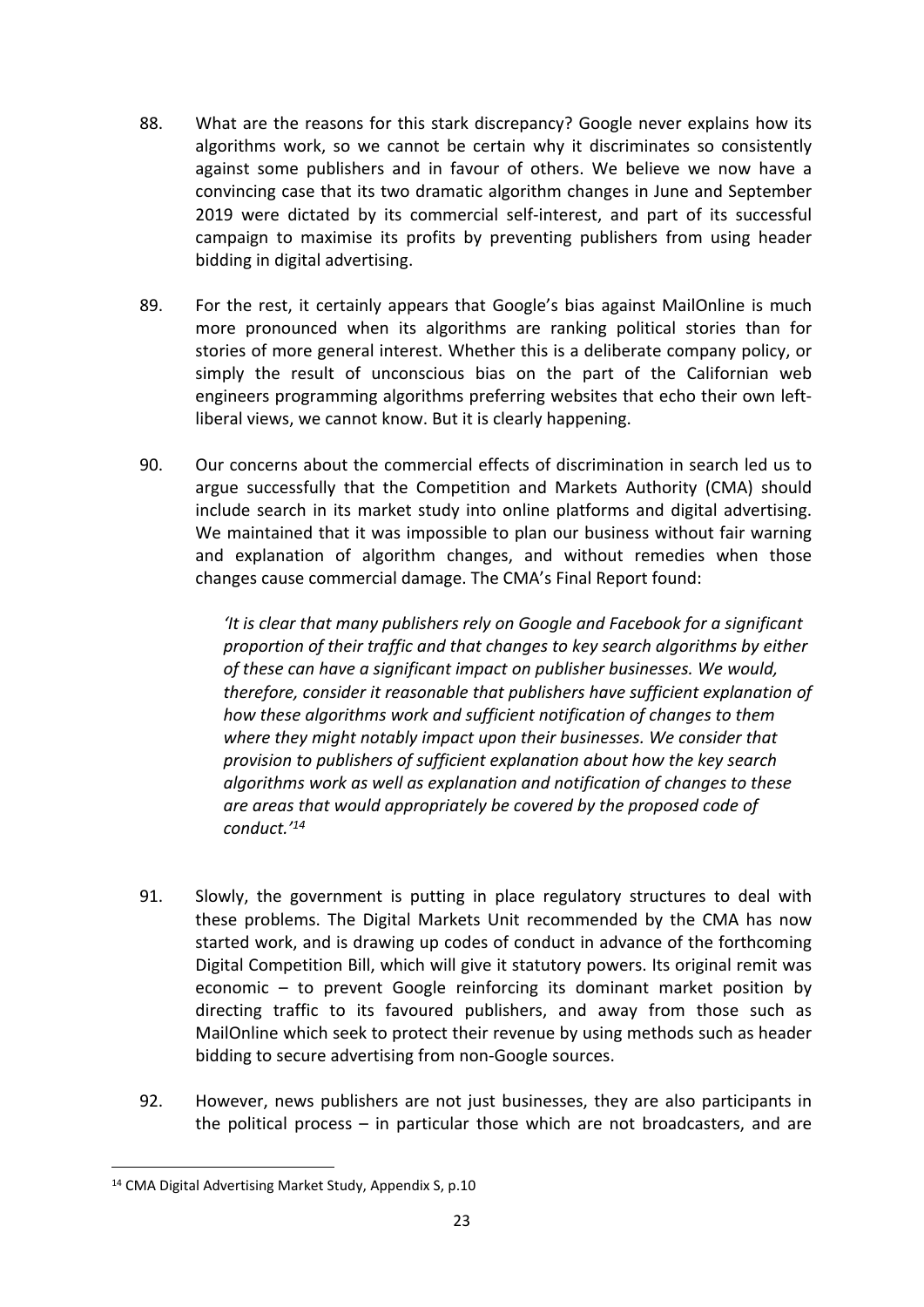therefore free to editorialise and campaign on the great issues of the day. Google's policy in the UK over the last decade has been to direct search to the two publishers which it currently favours – and marginalise other voices such as the Mail, Telegraph, Mirror and the Sun. This is a serious threat to a pluralistic media, and in turn to democracy. Whatever one's political views, democracy cannot thrive unless all voices can be heard.

- 93. For many years the only digital regulator in the UK has been the Information Commissioner, which is solely focused on privacy. Google has consistently used privacy regulation as a reason to deny user data to rival companies in the digital advertising market, and move the digital advertising industry into its own walled garden. The damaging effect single-issue regulation has had on other matters of concern in the digital ecosystem  $-$  in this case commercial competition  $-$  was recognised by the CMA in its digital advertising market study and addressed by the Government when it set up the Digital Markets Unit, in which the ICO and Ofcom participate as well as the CMA.
- 94. We are very concerned that even before Parliament gives the DMU the promised statutory powers to impose codes of conduct that will require platform algorithms to operate in a way which is fair, consistent, transparent and nondiscriminatory, online safety regulation without a clear, cast-iron exemption for news publishers will provide Google with a new lever to legitimise discrimination against those it does not favour.
- 95. Therefore it is vital not only that news publishers' content is fully exempted from the duty of care as it applies to search engines, but that the duty of care is also extended so that search engines are prohibited from using it as a lever to operate their algorithms in ways that are arbitrary and/or discriminatory.

## **D. Economic harms: the case for amending the Draft Bill to ensure fair payment from news content online**

- 96. The Draft Bill is a courageous and wide-ranging attempt to prevent the dissemination of harmful content on the internet. However it completely overlooks another consequence of the domination of the digital landscape by two monopolies, which is the hugely damaging effect that the difficulty in monetising online news content has had on journalism in the UK.
- 97. We do not intend to rehearse here all the evidence for this, which has been investigated in detail by the Cairncross Review and the CMA Digital Advertising Market Study. Suffice it to say that as advertising has migrated online, news publishers have been forced to substitute digital pennies for newsprint pounds, and journalism has paid the price.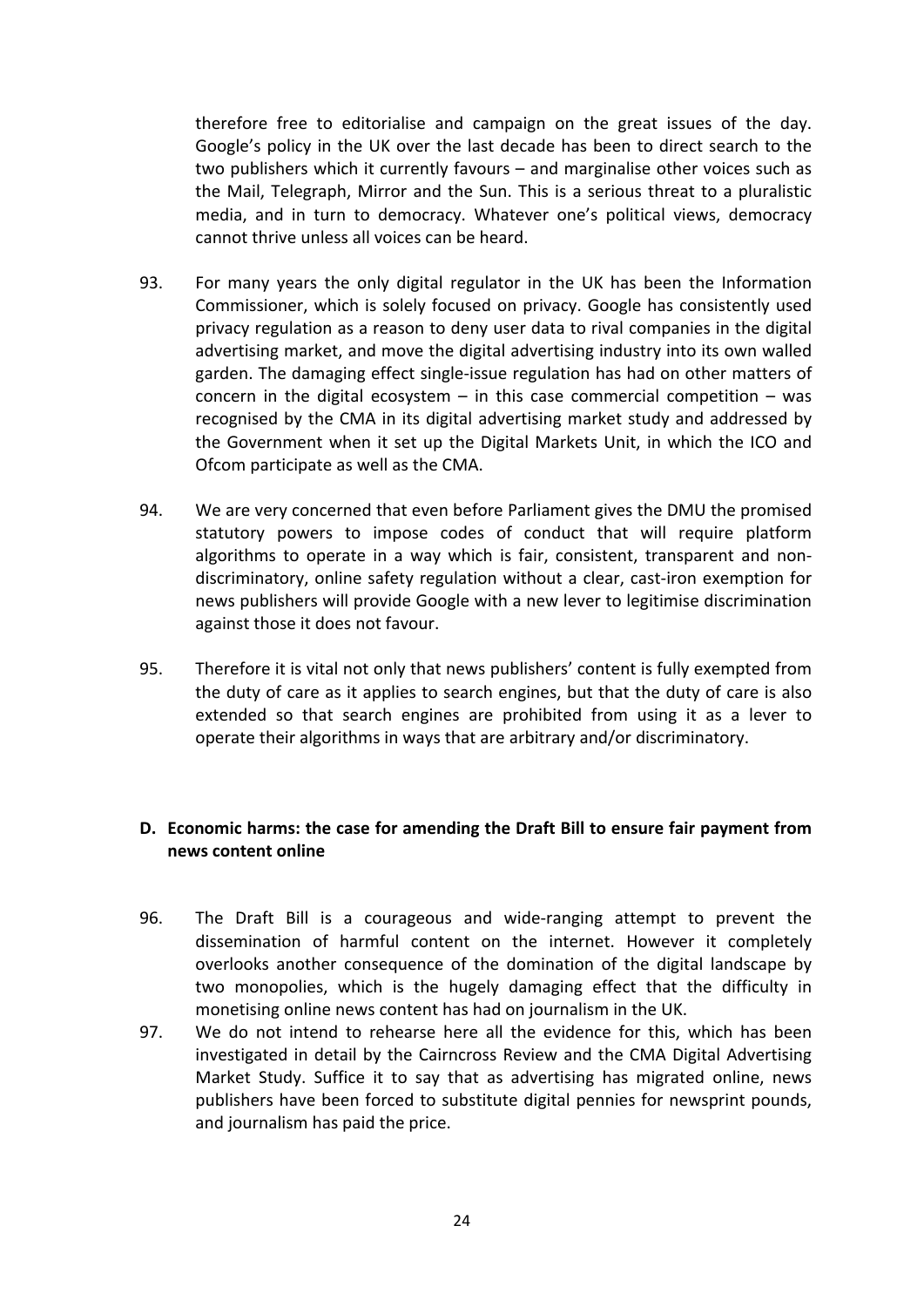- 98. This is partly because the digital advertising market is dominated by one company, Google, which effectively controls every stage of the process, and extracts far greater proportion of revenue than intermediaries in the print advertising market ever have.
- 99. But it is also due to the fact that digital news websites receive no payment for their news content when it is exploited by the platforms. Legislators around the world have tried to address this, with limited success in Europe, but considerably more in Australia.
- 100. The original Australian mandatory bargaining code would have guaranteed fair payment for all news publishers of any substance. Regrettably, following wellpublicised stand-offs with Google and Facebook, it was diluted by amendments as it passed though the Australian Parliament. The result is that the mandatory arbitration process has still to be activated and while some of the biggest pushing groups in Australia have won payment for content contracts with Google and Facebook, others (including MaiOnline) have still to be offered acceptable terms.
- 101. Meanwhile a number of publishers in the UK have entered into limited payment for content deals with the platforms. This incudes MailOnline, which has a contract with Facebook but not with Google. However, although better than absolutely nothing, these cobtracts are unsatisfactory for a number of reasons:
	- The payments do not relate to core services such as Google Search or Facebook News Feed. They only relate to use of content on specific platform services – namely News Showcase for Google and News Tab for Facebook. These services generate little traffic and can be switched on or off at will by the platforms.
	- The sums of money offered are arbitrary and inadequate, and not based on any metric of Google or Facebook's use of content.
	- Google's payment for content contracts include non-negotiable no challenge clauses, which prevent publishers taking legal action against the platform over anti-competitive practices anywhere in their business.
	- In the case of regional publishers we have spoken to the payments only cover their largest titles
- 102. For these reasons we believe it is essential that the UK has a mandatory bargaining code, ideally based on the original Australian model. This is something we have discussed with the DCMS, the CMA and the Digital Markets Unit, and we are optimistic that powers to bring in some form of mandatory bargaining code will be included in the promised Digital Competition Bill.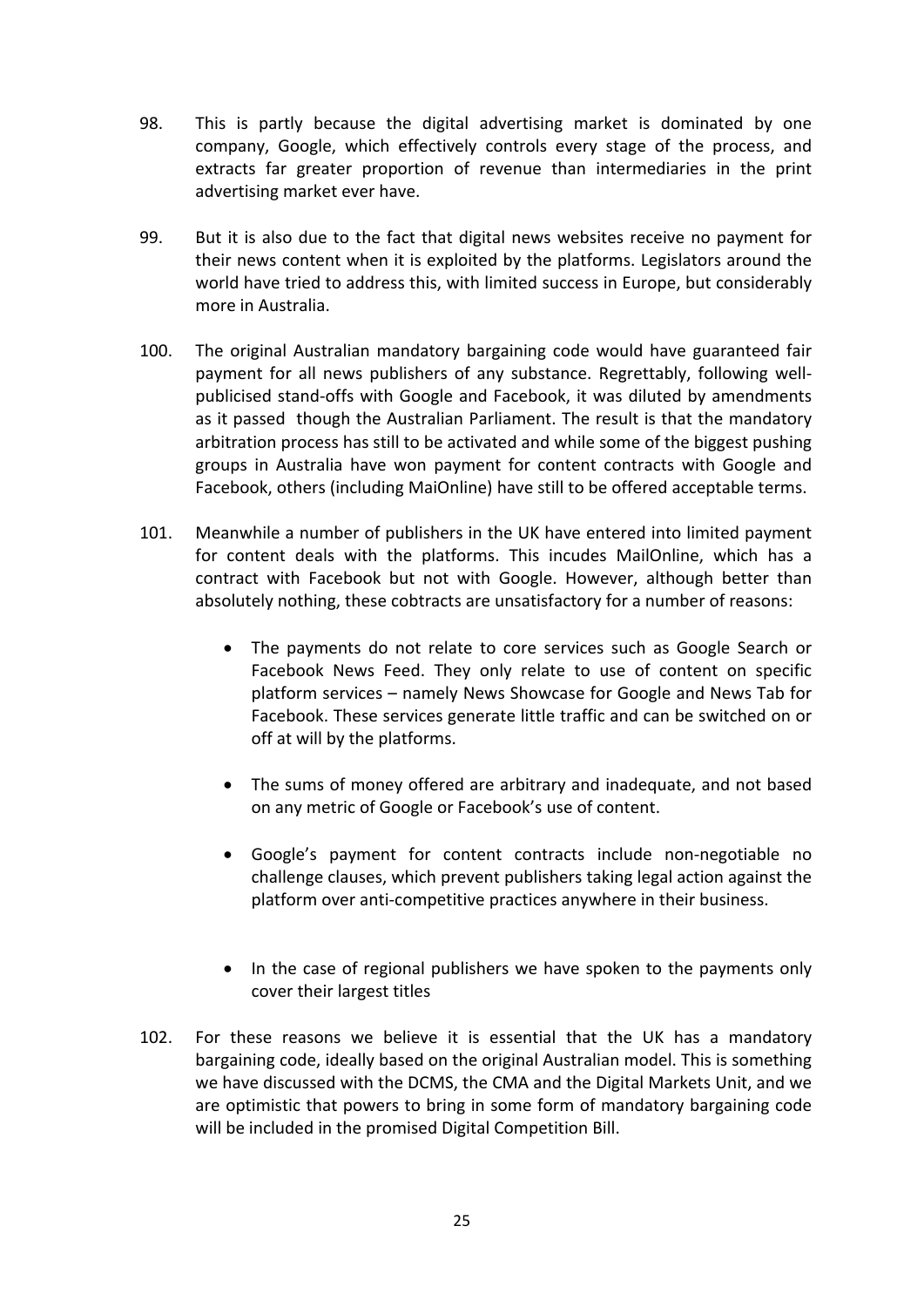- 103. However progress on bringing forward such a Bill has been slow. It is now more than three years since the Cairncross review was commissioned in June 2018, and despite reports from Cairncross, Furman, the CMA (interim and final), and the Digital Markets Taskforce, the government is still taking evidence on the issue, with the latest consultation not due to close until next month. Although we accept that the promised Digital Competition Bill would be the natural home for a mandatory bargaining code, our understanding is that work has not yet begun on drafting that legislation, let alone introducing it.
- 104. In the meantime an equally good case could be made that if the Government is serious about improving users' experience of the internet, for the benefit of society as a whole, then guaranteeing reliable and pluralistic digital news coverage by obliging online platforms to pay fairly for news publisher content should a natural and highly desirable aspect of this legislation.
- 105. We have therefore, with the NMA and the help of lawyers, drafted an amendment to the Online Safety Bill, which we believe would be capable of delivering a mandatory bargaining code considerably sooner than waiting for the Digital Competition Bill. The amendment is attached to this submission as Appendix 3.

**Peter Wright Editor Emeritus DMG Media September 2021**

**Appendix 1**

**Re: The Draft Online Safety Bill**

**DRAFT AMENDMENTS AS AT 16.9.21**

#### **A. Amendment to expressly exclude news publisher websites from the scope of the Bill**

#### **Clause 2**

At the start of subsection (1) insert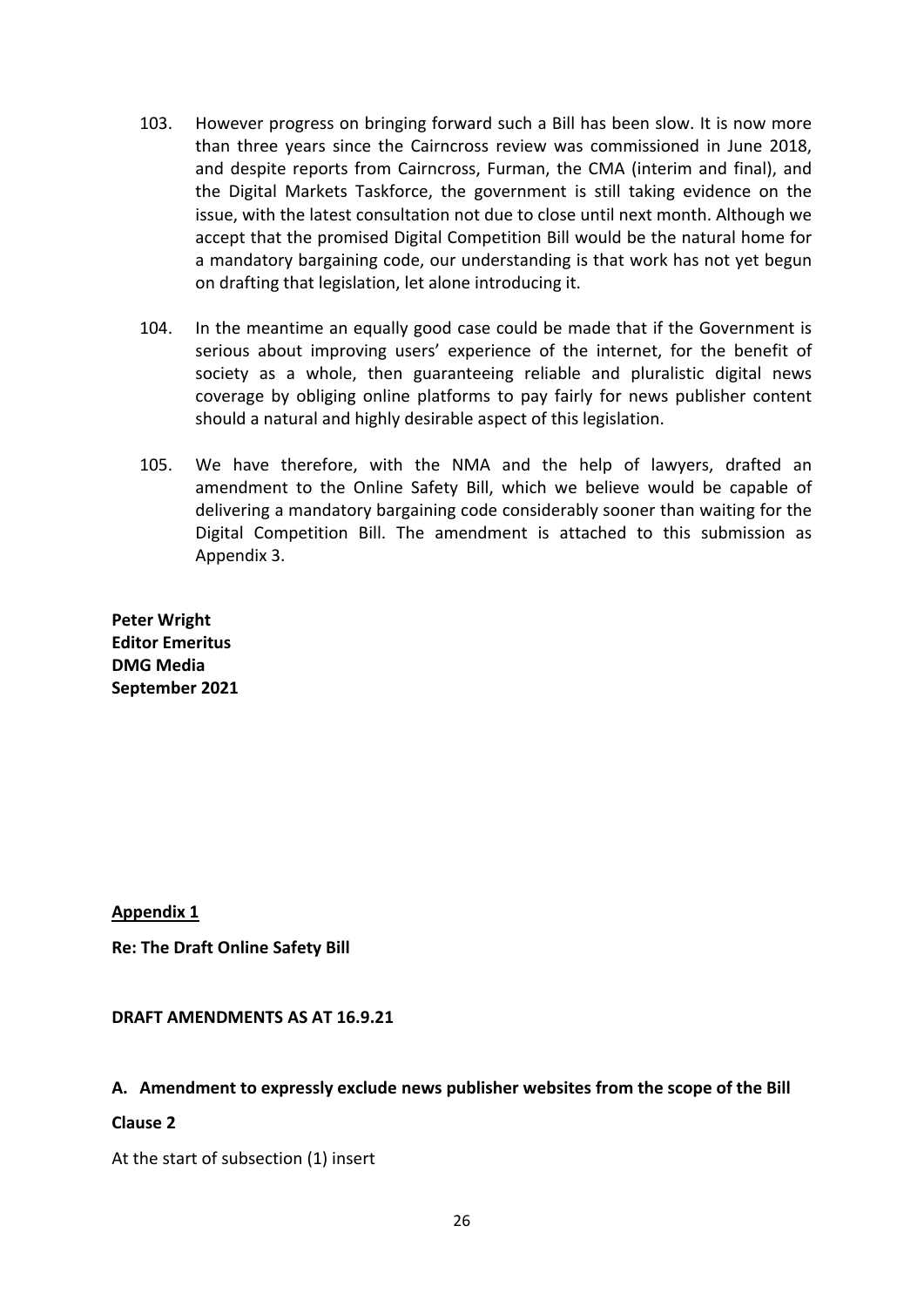*(1) Subject to subsection (7) below, […]*

At the start of subsection (5) insert

*(5) Subject to subsection (7) below, […]*

After subsection (6), add:

*(7) Notwithstanding the provisions of this section, where an internet service is provided by a Recognised News Publisher it is not a "user-to-user service" or "search service" for the purposes of this Act.*

*(8) For the definition of "Recognised News Publisher" see section 40.* 

**[NOTE**: The purpose of this amendment is to ensure that websites operated by recognised news publishers (as defined in Clause 40) do not constitute "user-to-user services" or "search services" for the purposes of the Bill, ensuring they are outside the scope of the proposed legislation.]

## **B. Amendments to Clause 14 to protect news publisher content and provide a scheme of effective redress for breaches of the duty to protect.**

## **Clause 14**

Leave out subsection (2) and (3) and insert  $-$ 

*(2) A duty not to apply any of online safety duties in this Act to news publisher content.*

*(3) A duty not to remove or restrict users' access to news publisher content, or to materially alter the way in which news publisher content would ordinarily be viewed, on the basis that the content infringes a content moderation rule.*

After subsection (4) insert –

*(4A) Without prejudice to the duties in (2) or (3) above, where the creator of the journalistic content is a recognised news publisher, a duty to:*

- *(a) Notify the creator within 24 hours of any decision to take down or restrict access to the content and the reasons for that decision.*
- *(b) Consider any representations made by the creator in response and, in the event those representations are not accepted, notify the creator of the reasons for their rejection"*
- *(c) Promptly reinstate any content removed or restricted in breach of the duty in (2) or (3) above.*

Leave out subsection (6) and insert:

(6) A duty to specify in terms of service by what methods content present on the service is to *be identified as journalistic content including specifically by reference to OFCOM's register of broadcast licence holders and any register of recognised news publishers maintained by:*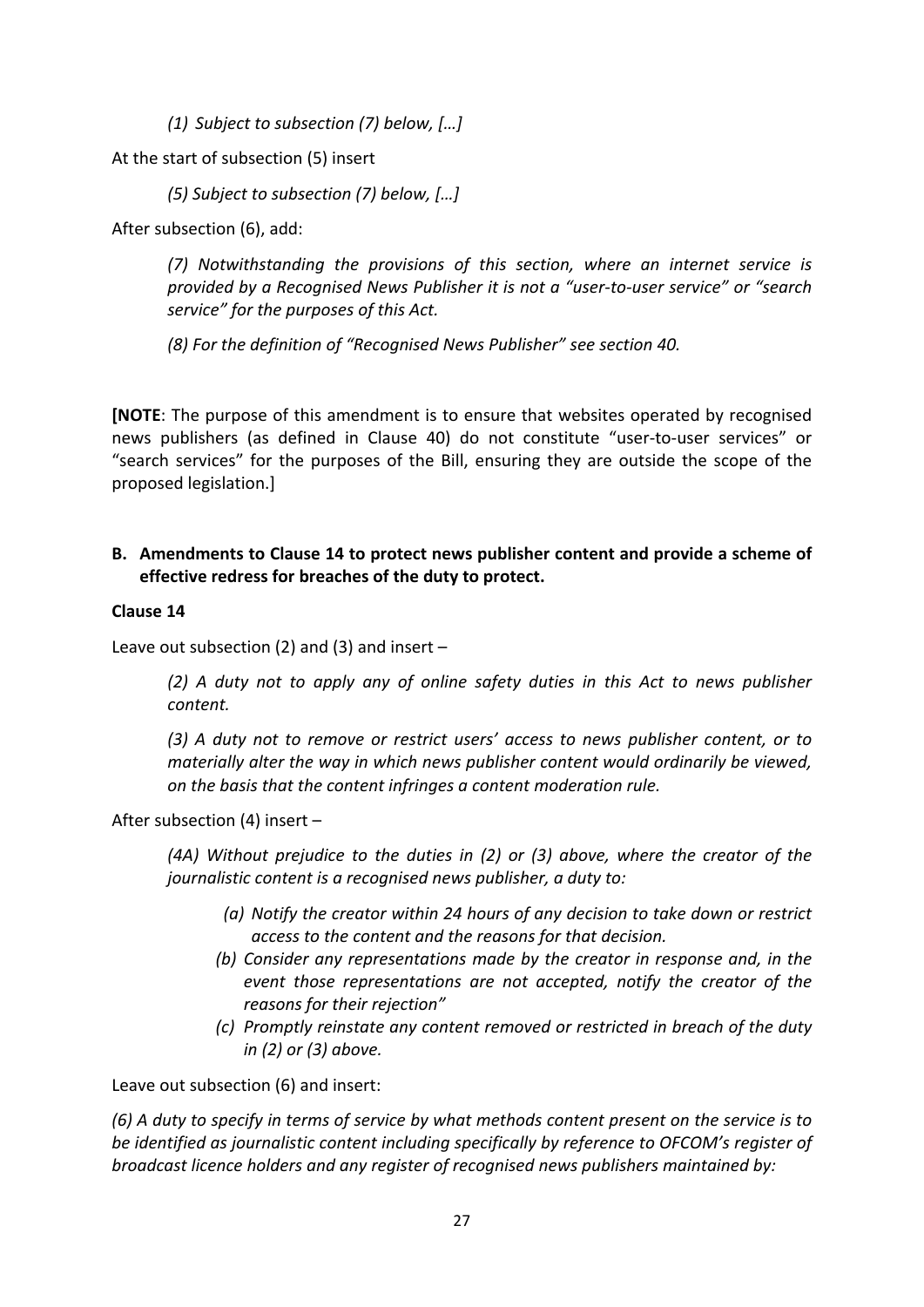- *(a) News Media Association;*
- *(b) Professional Publishers' Association;*
- *(c) Independent Community News Network; or*
- *(d) Any other trade or industry body, established by two or more UK linked entities whose principal purpose is the publication of news, and which is identified for this purpose by OFCOM in a Code of Practice.*

After subsection (7) add –

*(7B) A Recognised News Publisher may make a complaint to OFCOM that a regulated service has failed to comply with any of the duties in this section.*

*(7C) The Secretary of State must make regulations containing provision about procedural matters relating to complaints under subsection (7B) which shall, in particular, include provision about the following matters –*

- *(a) Notification to OFCOM of an intention to make a complaint under subsection (7B);*
- *(b) The form and manner of such a complaint, including requirements for supporting evidence;*
- *(c) The steps that OFCOM must take in relation to such a complaint; and*
- *(d) Time limits for taking steps in relation to such a complaint.*

After subsection (11) add

*(11A) In this section "content moderation rule" means any term of service, rule, policy or other standard maintained by the provider or any third party acting on the provider's behalf, which by itself imposes limits or restrictions on the uploading or sharing of content by reference to the substance or subject matter of the content itself.*

[**NOTE:** the purpose of these amendments is to:

- (a) Ensure that exempt news publisher content does not, in practice, become subject to the online safety duties as a result of the practical application of those duties by Category 1 Services.
- (b) Protect the fundamental right of freedom of expression, including the public's right to receive information, by preventing Category 1 services from applying content moderation or other standards-based regulation to news publisher content shared on those services.
- (c) Ensure that news publishers are notified where their content is removed or restricted and that the reason for this is given. This provides a mechanism by which news publishers can ascertain whether decisions are being made to restrict access to their content in breach of the duties in the amended provision and provision is made for representations in response to improper removal.
- (d) Provide a mechanism by why recognised news publishers may complain to OFCOM in cases where a regulated service has failed to comply with the duties to protect journalistic content. It is proposed that the procedure for handling such complaints is to be dealt with in secondary legislation (this is consistent with the approach to super-complaints under the Bill). In order to ensure this complaints mechanism is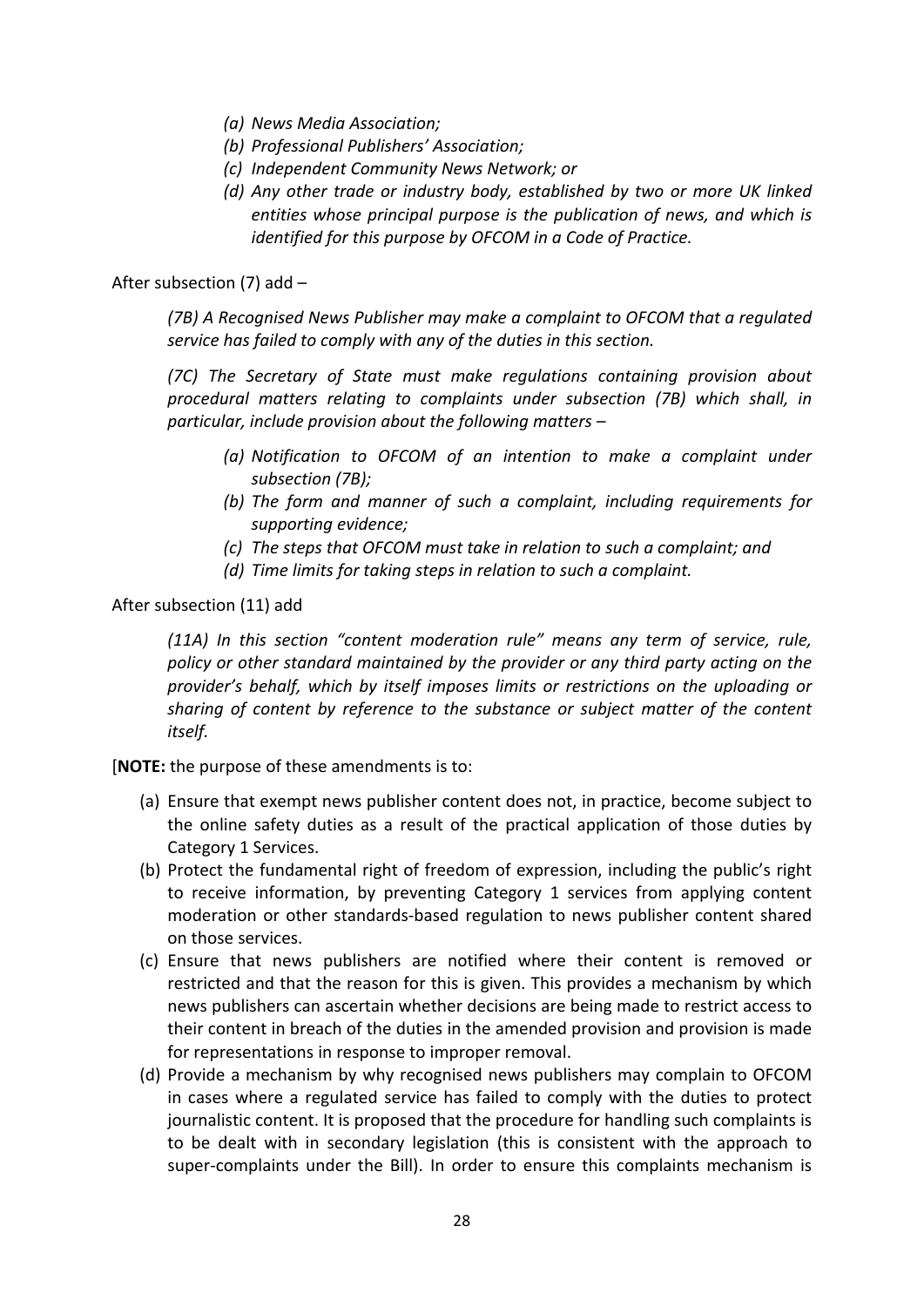effective, a consequential amendment is needed to Clause 70 to ensure OFCOM can issue information notices in support of the exercise of its complaints handling function.]

### **Clause 70**

In subsection (4)(f), after "(super-complaints)" add *"or complaints under sections 14 or 18A*".

[**NOTE:** this amendment is consequential on the amendments to Clause 14 and 18A to provide for complaints to OFCOM. Its purpose is to ensure that OFCOM can exercise its enforcement powers when handling those complaints.]

### **C. Ensuring equivalent protection for news publisher content in search results**

In **Clause 18** omit subsection (2)

### After **Clause 18** add Clause 18A:

"*18A Duties of care: protection of news publisher content*

- (1) *The "duties to protect news publisher content" in relation to search services are the duties set out in this section.*
- (2) *A duty not to apply any of the online safety duties in this Act to news publisher content.*
- (3) *A duty not to remove or restrict users' access to news publisher content, or to materially alter the way in which news publisher content would ordinarily be viewed, on the basis that the content infringes a content moderation rule (as defined in sub-section 12).*
- (4) *A duty, in relation to a decision by a provider to remove news publisher content from search results or otherwise to restrict access to it, to make a dedicated and expedited complaints procedure available to the creator of that content.*
- (5) *Without prejudice to the duties in (3) and (4) above, a duty to:*
	- *(a) Notify the creator within 24 hours of any decision to take down or restrict access to news publisher content and the reasons for that decision, and*
	- *(b) Consider any representations made by the creator in response and, in the event those representations are not accepted, notify the creator of the reasons for their rejection."*
- (6) *A duty to specify in terms of service by what method content appearing in search results is to be identified as news publisher content including specifically by reference to OFCOM's register of broadcast licence holders and any register of recognised news publishers maintained by:*
	- *(a) News Media Association;*
	- *(b) Professional Publishers' Association;*
	- *(c) Independent Community News Network; or*
	- *(d) Any other trade or industry body, established by two or more UK linked entities whose principal purpose is the publication of news, and which is identified for this purpose by OFCOM in a Code of Practice.*
- (7) *A recognised news publisher may make a complaint to OFCOM that a regulated service has failed to comply with any of the duties in this section.*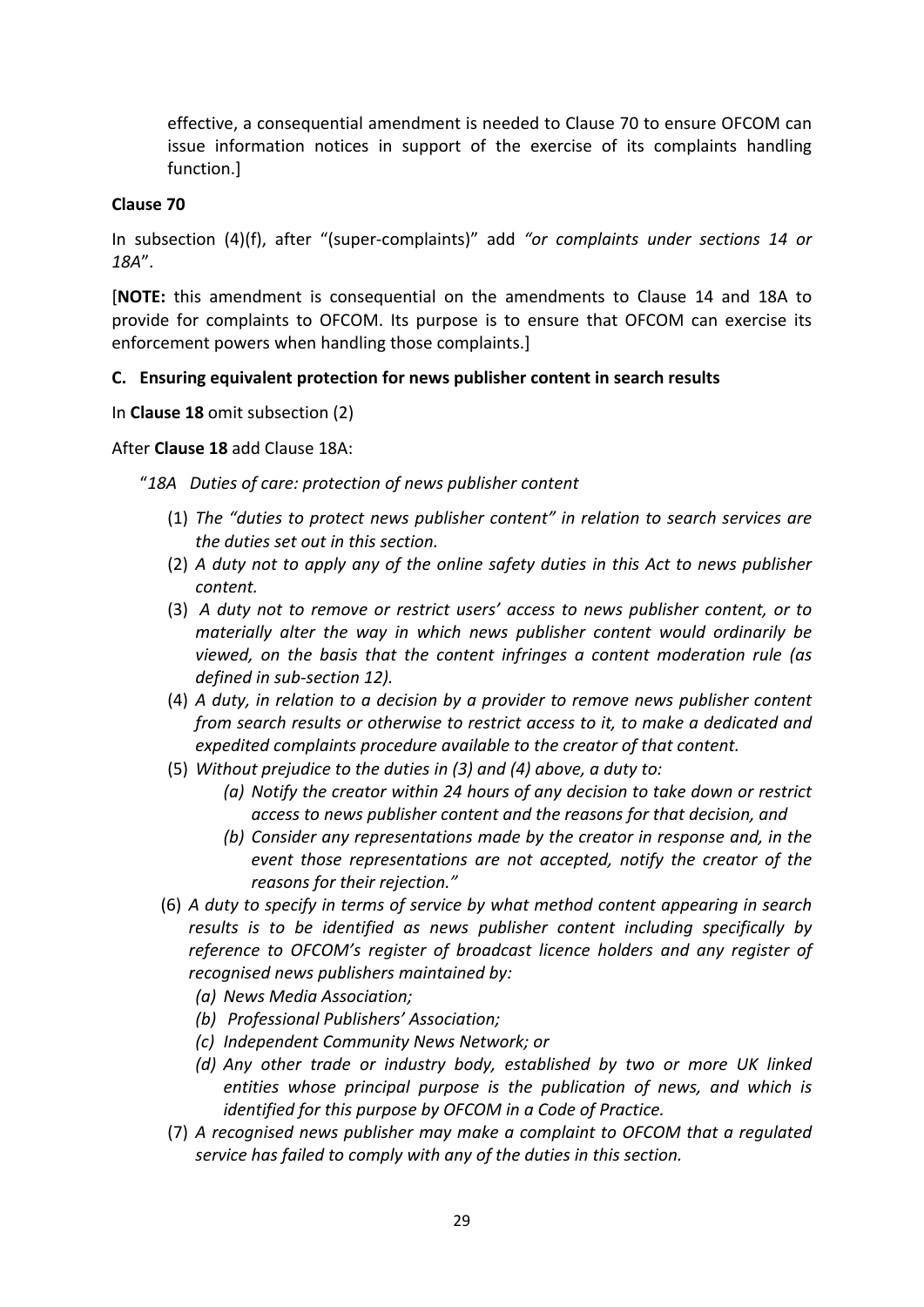- (8) *The Secretary of State must make regulations containing provision about procedural matters relating to complaints under subsection (5) which shall, in particular, include provision about the following matters –*
	- *(a) Notification to OFCOM of an intention to make a complaint under subsection (5);*
	- *(b) The form and manner of such a complaint, including requirements for supporting evidence;*
	- *(c) The steps that OFCOM must take in relation to such a complaint;*
	- *(d) Time limits for taking steps in relation to such a complaint*
- (9) *For the purposes of this section content is "news publisher content", in relation to a search service, if the content is located on an internet service operated by a recognised news publisher.*
- (10) *In this section the reference to a person who is the "creator" of content is to the recognised news publisher in question.*
- (11) *For the meaning of "recognised news publisher" see section 40.*
- (12) *In this section "content moderation rule" means any term of service, rule, policy or other standard maintained by the provider or any third party acting on the provider's behalf, which by itself would justify the removal or restriction of content from search results by reference to the substance or subject matter of the content itself.*

[**NOTE:** the purpose of this amendment is to impose an equivalent duty to protect news publisher content as in amended Clause 14 (above) on providers of search services.]

#### **D. Other**

In **Clause 39** subsection (9) add after "recognised news publisher"

#### *"or its employees or agents"*

[**NOTE**: The purpose of this amendment is to bring content produced by journalists working for a recognised news publisher within the scope of "news publisher content" (and so outside the scope of "regulated content" when published on a regulated user-to-user service).]

Andrew Caldecott QC Ben Gallop

16.9.21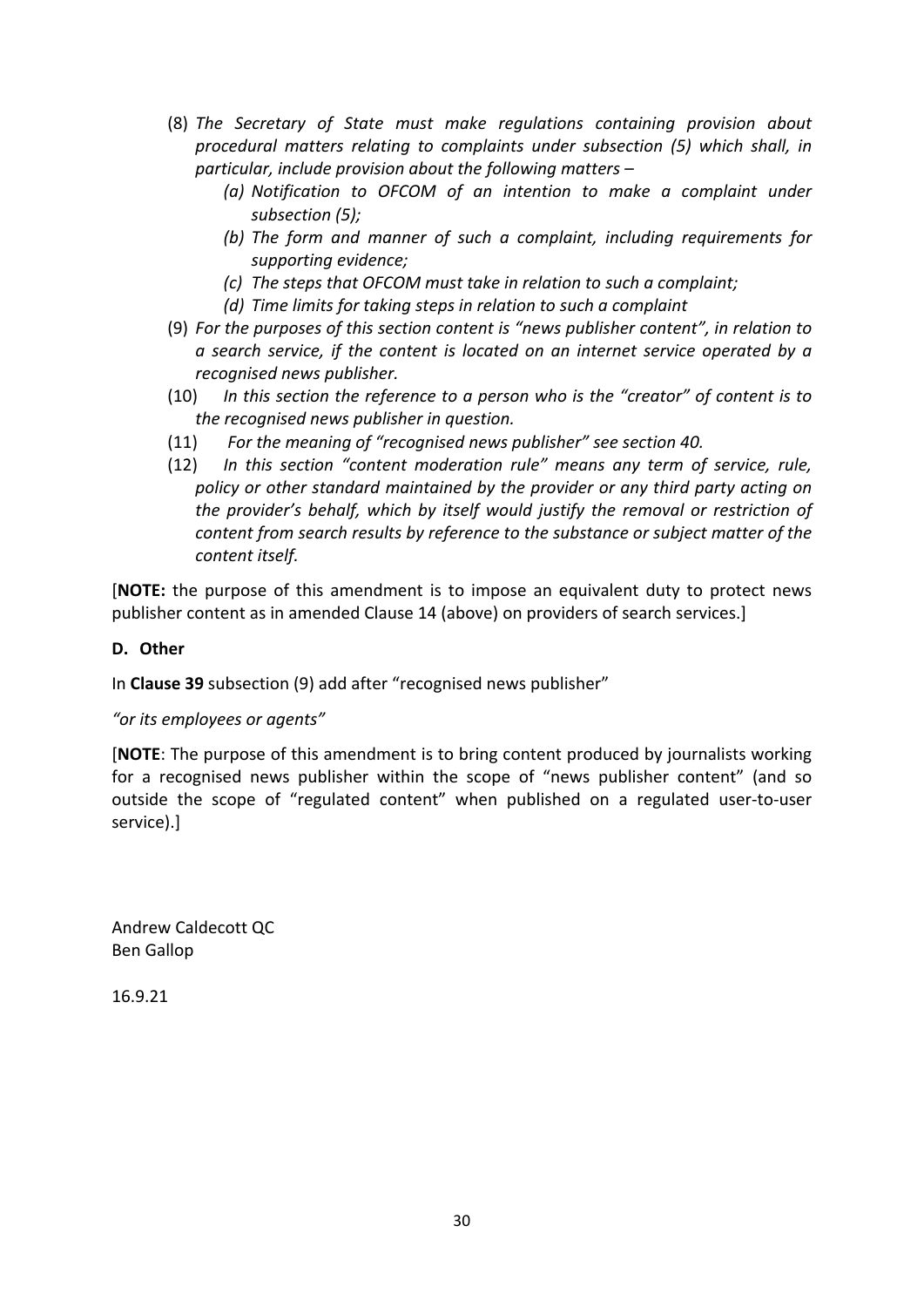### **Appendix 2**

## **Online Safety Bill and the News Publisher Exemption: Industry-Owned Kite Marking Scheme**

#### **Background**

There is a growing need to exempt verifiable news sites from legislation or regulatory codes and to differentiate and protect genuine content from disinformation or other harmful content distributed online by search engines and social media platforms, in a way which does not undermine basic freedom of expression principles. Tied to this is a need for a kite marking scheme so that the platforms can algorithmically recognise content which is produced by legitimate news publishers and therefore exempt it from online safety requirements.

Understandably, there is deep-seated resistance from publishers and editors for any kite marking scheme to be run by a third party which could end up becoming a powerful licensing agency, thereby effectively ruling out commercial operators and fact checking sites, press regulators, the government, statutory regulators such as Ofcom, or the global tech platforms. However, support has been expressed, including from the government, Ofcom and the platforms, for an effective kite marking scheme to be established by the industry, for the industry.

The Online Safety Bill intends to exempt the online content of news publishers and it includes a workable definition of 'Recognised News Publisher' which covers news broadcasters and news publishers whose content is subject to editorial control, who are subject to a standards code and who have a complaints-handling process, amongst other criteria (see full definition wording below). The exemption explicitly does not cover members of proscribed organisations.

In practice, the platforms who are subject to the new laws will need to be able automatically and algorithmically to identify the domains of recognised news publishers in order to ensure they do not apply any moderation or take down measures to the content on those domains. However, the platforms will not want responsibility for keeping a list or register of recognised news publishers and neither will the government or Ofcom. This is where an industry-owned kite marking scheme could help them identify the main recognised news publishers in the UK.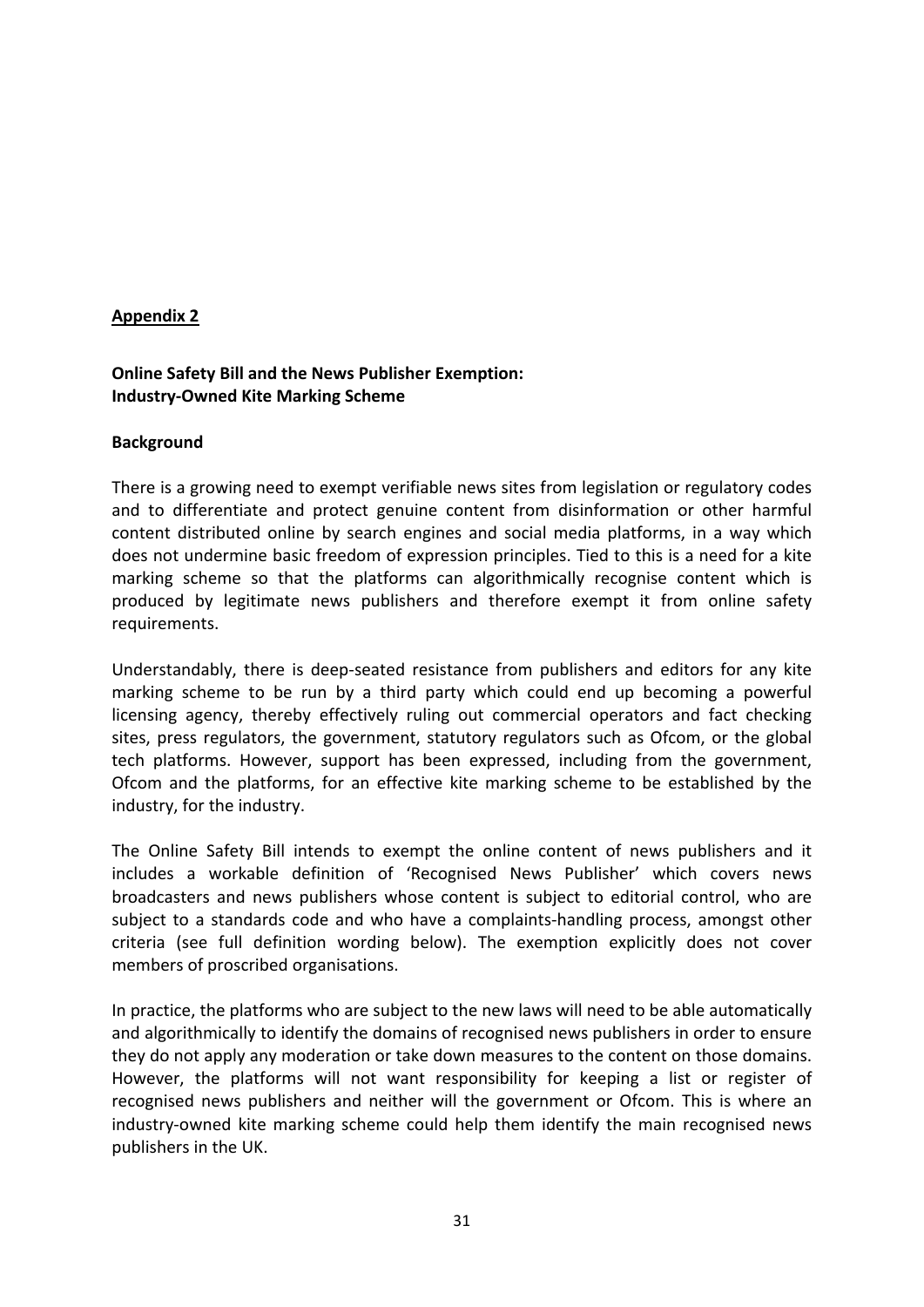### **Operation in practice: how could an industry-owned scheme work**

The NMA's proposal for a voluntary industry kite marking scheme has already been put forward to the DCMS and discussed with Ofcom. The NMA considers that such a kite marking scheme could be established and allow news media content from the main national, regional and local publishers, to be excluded from the new Online Safety regime and other legislation and codes aimed at the platforms, avoiding state intervention and without compromising press freedom.

We have discussed this in detail with DCMS policy teams and provided DCMS with papers outlining the scheme, criteria and administration and the simple technical means by which news media content which can be carried by the platforms can be easily recognised.

Working with broadcasters and other relevant industry organisations as appropriate, the NMA could maintain an up-to-date list of the main established relevant news publishers across the UK. This would include both NMA members and non-members who meet the Online Safety Bill definition. It would not be a definitive list but would cover the main news providers.

Online safety legislation is likely to mean algorithms being adjusted to block large categories of content from search and news feeds. For the intended news publisher exemption to work, we would need to give the platforms a means of distinguishing between genuine news publishers and others.

One potential back-end solution, as opposed to front-end visualisation, would involve creating a register of publisher IDs from the NMA's corresponding list of news site domains in a way which is not easily replicated – the equivalent of the holograms and issuer details on the press cards issued by industry bodies under the UK Press Card scheme.

The register would be accessible to all third-party online platforms who would be able to scan it and create a filter in their user interface for all the domains listed in the register.

It would avoid platforms having to deploy keyword blocking or other measures against specific types of content, because any content originating from eligible news publisher sites could be automatically cross-referenced by the algorithms against the register of domains and would be exempt.

#### **Next steps:**

NMA to draw up an initial list of domains which meet the definition to share this with members, and with broadcasters and other industry organisations as appropriate, to ensure it covers the main recognised news publishers.

NMA to set up technical discussions with the platforms over how the exemption would work in practice. Google has already expressed an interest in exploring this with us.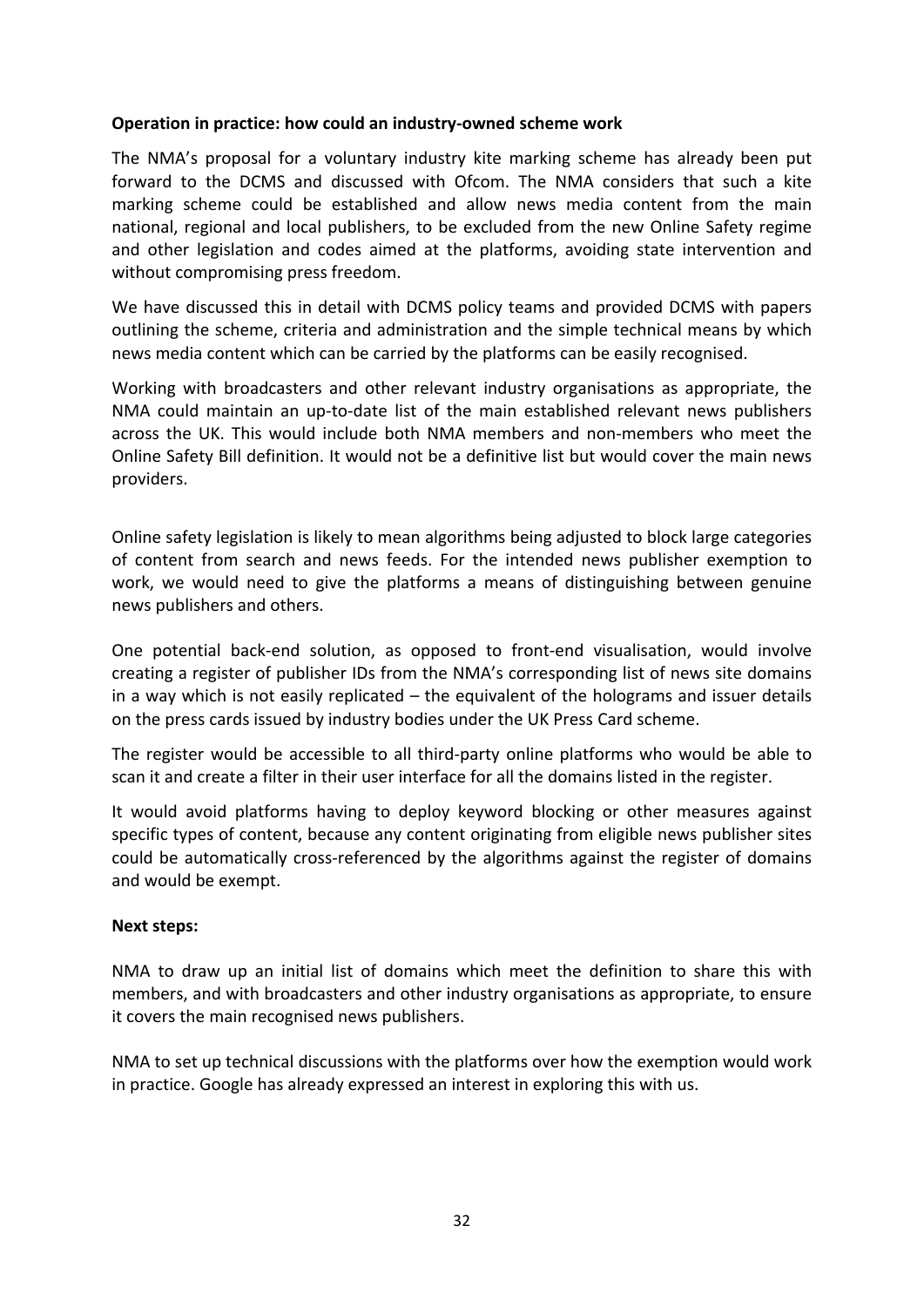### **Appendix 3**

### **Proposed addition to the Bill**

Amendments to Part 3 of the Online Safety Bill in relation to trusted news content distributed by digital platforms

Insert a new Chapter 1 (with current Chapter 1 becoming Chapter 2 and so on), starting at Clause 49

#### **49. The mandatory bargaining process**

- (1) The regulator<sup>15</sup> must prepare a code of practice describing duties that digital platforms and recognised news publishers have for the purpose of protecting the provision of original news-related material in the United Kingdom by remedying the significant bargaining imbalance between digital platforms and recognised news publishers when agreeing terms for the distribution of news-related material by digital platforms.
- (2) In drafting its code of practice under sub-section (1), the regulator may include provisions relating to
	- a. bargaining between digital platforms and recognised news publishers in good faith in relation to news-related material made available by digital platforms, whether collectively or individually;
	- b. compulsory final offer arbitration where parties cannot come to a negotiated agreement about remuneration relating to the making

<sup>&</sup>lt;sup>15</sup> The regulator could be Ofcom if the mandatory bargaining code is included in the Online Safety Bill; the Digital Markets Unit it is included in the Digital Competition Bill.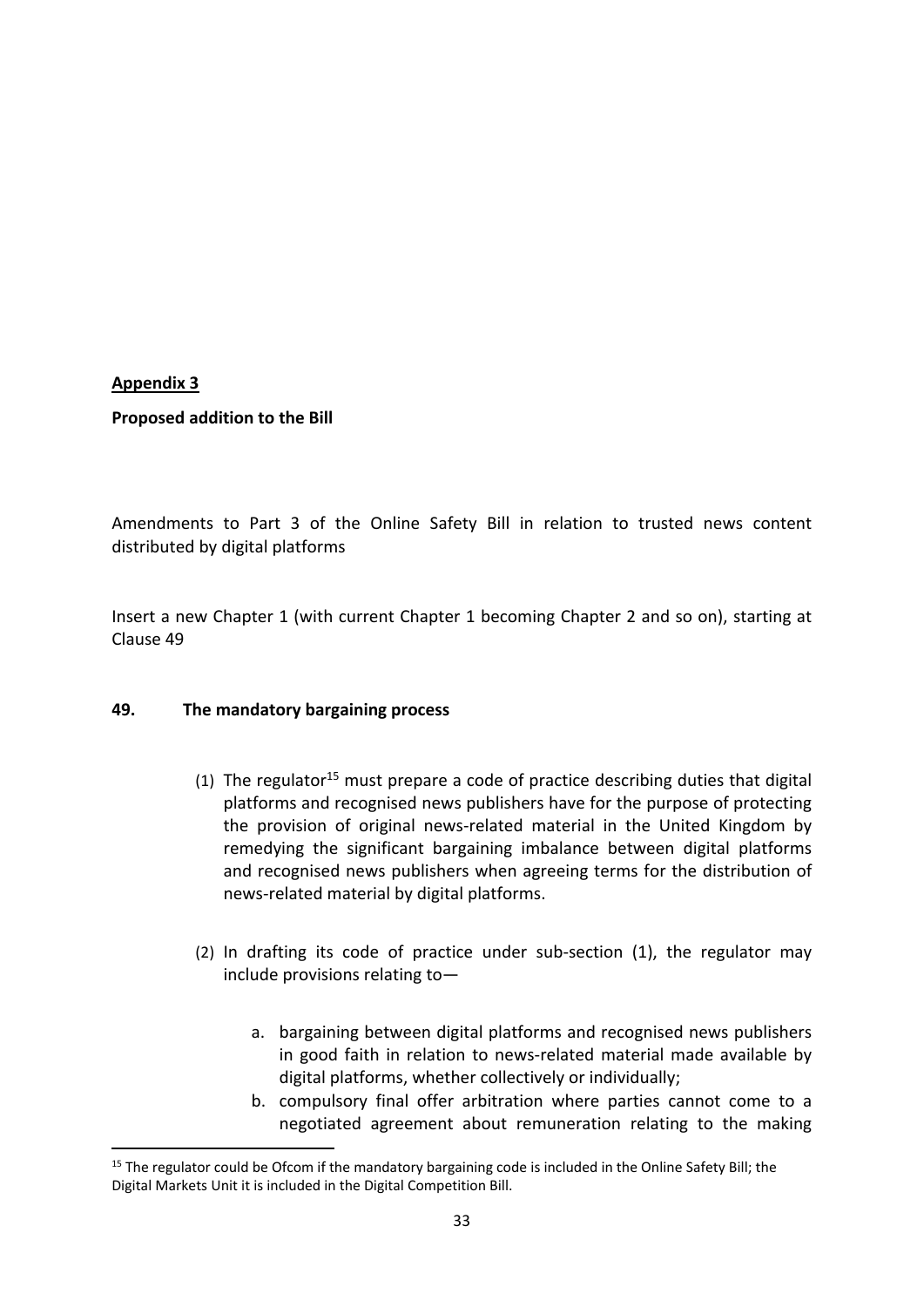available of news-related material on digital platforms within three months after bargaining starts;

- c. a requirement that digital platforms provide recognised news publishers with a list and explanation of the data that their platform collects (whether or not it shares the data with the recognised news publisher) about the recognised news publisher's users through their engagement with news-related material made available by the platform, this list and explanation to be updated and supplied annually;
- d. a requirement that, if requested by a recognised news publisher or the regulator, the digital platform supplies it with the data and information relevant to assessing the benefit that the platform receives from the news-related material of each recognised news publisher;
- e. a requirement for digital platforms to provide recognised news publishers with 28 days' advance notification of planned changes to an algorithm or internal policy or practice that is likely to have a significant effect on either (i) the ranking of the recognised news publisher's covered news-related material made available by the platform, or (ii) the display and presentation of advertising directly associated with that content;
- f. a requirement that this notification describes the changes to be made and their expected effect in comprehensible terms, and explain how the recognised news publisher can minimise any negative effects;
- g. non-differentiation requirements stipulating that digital platforms shall not differentiate between recognised news publishers because of matters that arise in relation to their participation or nonparticipation in the process;
- h. contracting out, so that a digital platform may reach a commercial bargain with a recognised news publisher outside the process about remuneration or other matters.
- (3) The regulator may include any other provisions which it believes are required or desirable to achieve the purpose of the code of practice or matters reasonably related to that purpose.
- (4) The regulator may exclude from the code of practice prepared for the purposes of sub-section (1) any digital platform or recognised news publisher that is of insufficient importance or size, if it does not have links with the United Kingdom within the definition in section 3, or if there is another reasonable justification for doing so.
- (5) Before issuing its code of practice under sub-section (1), the regulator must consult digital platforms, recognised news publishers and persons who appear to the regulator to be affected by the code of practice.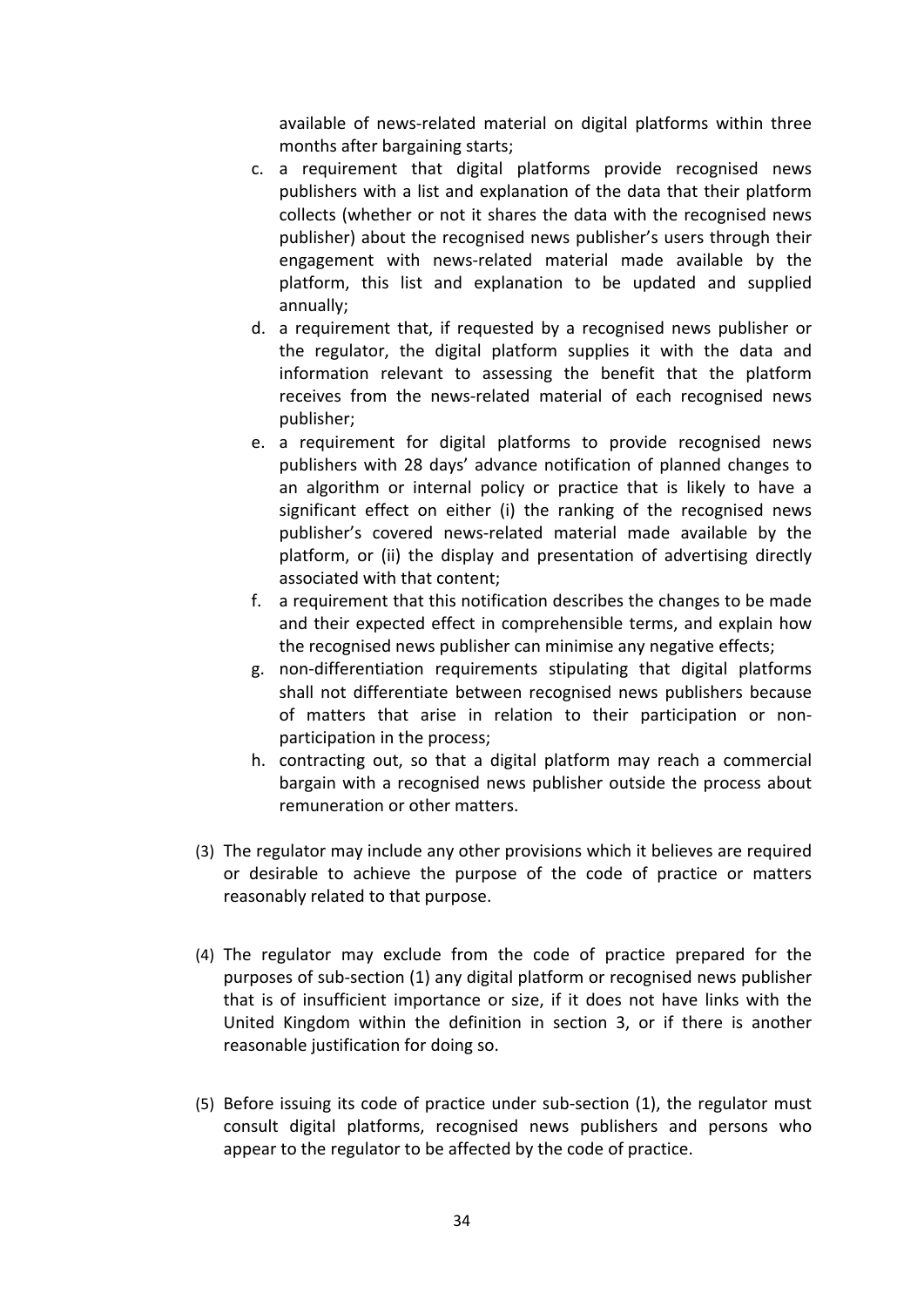- (6) Sections 32 to 35 shall apply to a code of practice prepared under sub-section (1).
- (7) The submission by the regulator of the proposed code of practice under section 32(1) must take place within four months of this Act coming into force.
- (8) Digital platforms and recognised news publishers must comply with the code of practice prepared under sub-section (1).
- (9) Where a code of practice under this section is in force, the regulator may
	- a. prepare amendments of the code of practice;
	- b. prepare a code of practice under sub-section (1) as a replacement for a code of practice previously prepared under that sub-section;
	- c. withdraw the code of practice.

(10)In this Part, "digital platform" means any of the following—

- a. a "*user-to-user service*" as defined in section 2;
- b. a "*search service*" as defined in section 2; or
- c. an entity with "*strategic market status*".
- (11)In this Part, an entity with "*strategic market status*" means an entity that has been found in whole or in part to have strategic market status by a body with statutory authority to make such a finding, or is or will be otherwise subject to regulation owing to the market power or strategic status it holds in the United Kingdom's economy.
- (12)In this Part, "*recognised news publisher*" has the definition given in section 40.

#### **Consequential amendments**

Section 70 (now 71) (power to require information):

- Add two new paragraphs to sub-section (3) stating: "*an entity with strategic market status*" and "*a recognised news publisher*".
- Add new paragraph to sub-section (4) stating: "*the purpose of assessing compliance with a code of practice issued under section 49*."